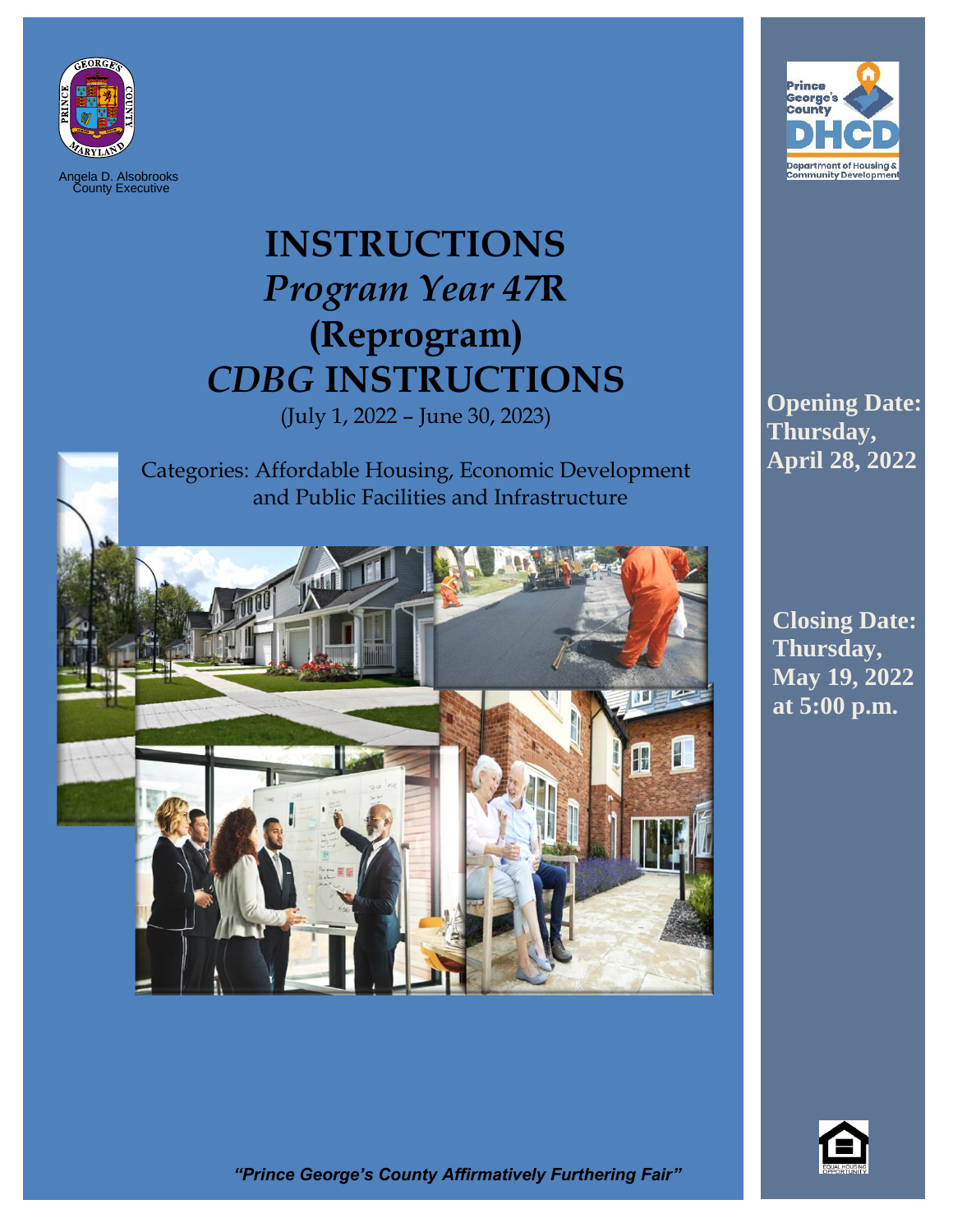## **Table of Contents**

| <b>CDBG General Requirements</b> |                                              | 2 |
|----------------------------------|----------------------------------------------|---|
| <b>Obtaining a Duns Number</b>   |                                              | 3 |
| Completing the Application Form  |                                              | 4 |
| Section I Instructions and Forms |                                              |   |
| Part I                           | <b>Project Summary</b>                       | 4 |
| Part II                          | Meeting a National Objective                 | 4 |
| Part III                         | Meeting the County's Objective.              | 6 |
| Part IV                          | Program Objectives and Project Beneficiaries | 6 |

| Part IV     |  | Program Objectives and Project Beneficiaries | 6              |
|-------------|--|----------------------------------------------|----------------|
| Part V      |  | Organization Experience and Capacity         | $\overline{7}$ |
| Part VI     |  | Organization Collaboration                   | $\overline{7}$ |
| Part VII    |  | <b>Outcome and Performance Measurement</b>   | $\overline{7}$ |
| Part VIII   |  | <b>Budget</b>                                | $\overline{7}$ |
| Part IX     |  | <b>Supplemental Budget</b>                   | 8              |
|             |  | -Conflict of Interest                        | 8              |
| Part X      |  | <b>Activity Schedule</b>                     | 8              |
| Section II  |  | Eligible Activities and Criteria by Category | 9              |
|             |  | <b>HUD Matrix Codes</b>                      | 14             |
| Section III |  | <b>Definition of Terms</b>                   | 15             |
| Section IV  |  | <b>HUD/CDBG Income Limits</b>                | 17             |
| Section V   |  | <b>Frequently Asked Questions</b>            | 18             |
| Section VI  |  | <b>Evaluation Criteria</b>                   | 21             |

.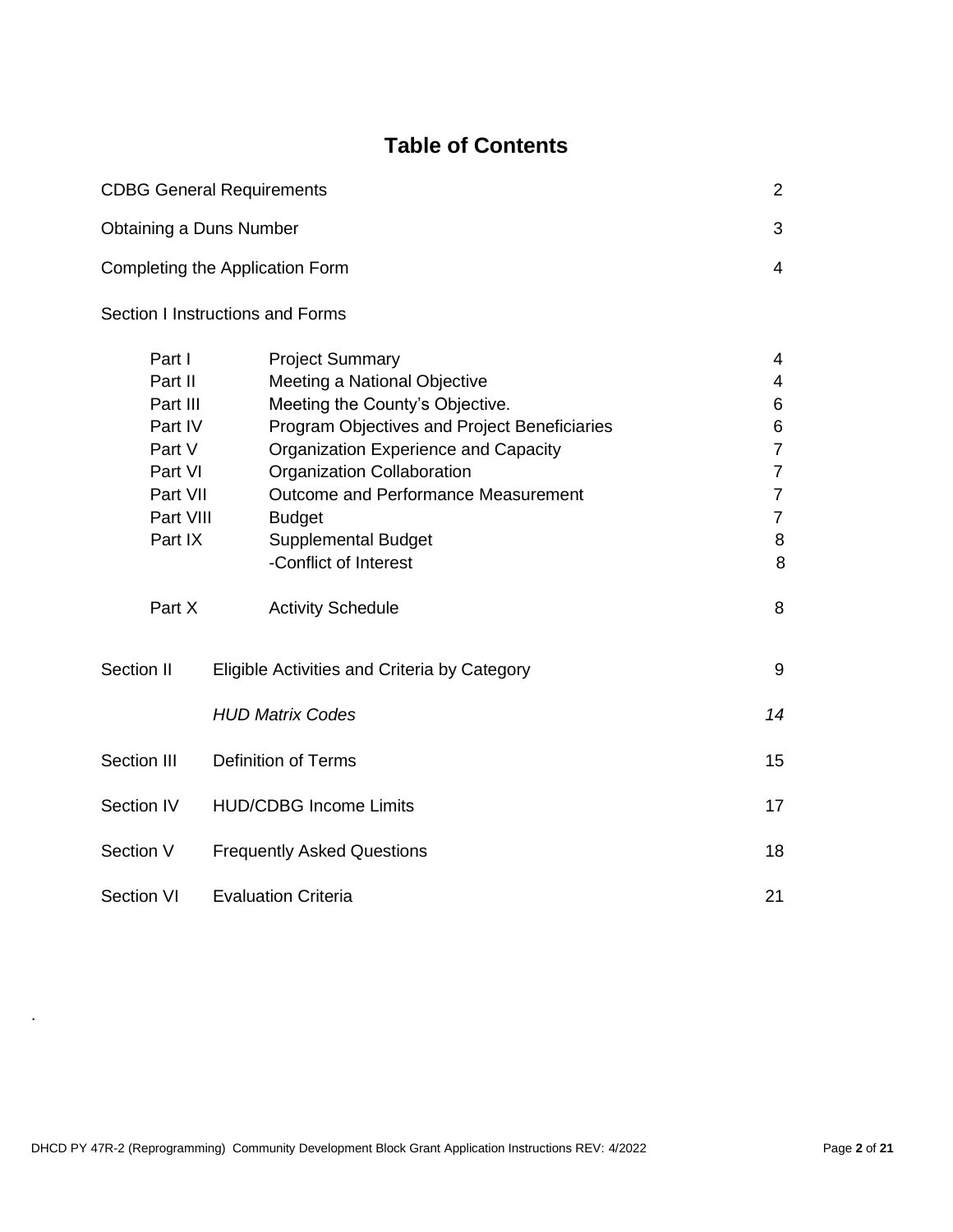#### <span id="page-2-0"></span>**CDBG GENERAL REQUIREMENTS**

Please address each section completely. **Incomplete applications will be considered ineligible**. Provide only the essential information needed to evaluate your request. **Please do not return these instructions with your application.**

To be considered for Community Development Block Grant (CDBG) funding, the proposed project must meet one of the three national objectives of the CDBG Program:

- **1. Provide benefit to low- and moderate-income persons or households, either directly or through a project of area-wide benefit;**
- **2. Prevent or eliminate slums or blight; or**
- **3. Address an urgent need related to a natural disaster, such as a major flood.**

To meet the prevention or elimination of slums or blight national objective, the proposed project must meet the State or County definition of a slum, blighted, deteriorated, or deteriorating area.

In addition, applications are not currently being accepted for urgent need projects, which must respond to natural disasters as declared by the County Executive.

If proposing more than one activity, submit each proposal on a separate application, identified by priority number(s). Due to funding limitations, it is likely that only the number one ranked proposal will be considered for funding.

Funded activities should be ready to start July 1, 2022 and be completed within the timeframe listed in the NOFA Public Notice. If the timeframe to complete is not possible, the activity should be divided into phases that can be completed and financed on a separate application.

The CDBG program operates on a **reimbursement basis only**. If an application is approved for funding and the agency receives its fully executed Operating Agreement (contract), the agency must spend its own funds first. A requisition form requesting reimbursement can then be submitted to the Department of Housing and Community Development (DHCD). Reimbursement requests **must** contain back-up documents confirming that expenditures were for activities described in the Operating Agreement. Undocumented expenditures will not be reimbursed. Reimbursements will be issued ONLY for encumbrances or commitments that occurred AFTER the effective date of the Environmental Review Approval and the Operating Agreement.

The CDBG application form is provided by e-mail (for word version, email request to( [CDBGCPD@co.pg.md.us](mailto:CDBGCPD@co.pg.md.us) and via the County's website at for pdf version <http://www.princegeorgescountymd.gov/sites/DHCD/Resources/NoticeOfFundingAvailabilty/Pages/> [default.aspx](http://www.princegeorgescountymd.gov/sites/DHCD/Resources/NoticeOfFundingAvailabilty/Pages/default.aspx)

**Application must be typed. Hand-written applications are deemed ineligible for consideration. Do not use forms from prior years or change the application verbiage (unauthorized changes to the application may disqualify applicant). Do not include covers of any kind. Send the completed application (signed) and attachments via email to [CDBGCPD@co.pg.md.us](mailto:CDBGCPD@co.pg.md.us) before the deadline Thursday, May 19, 2022 by 5:00 P.M.**

> **Application received after 5:00 P.M. will not be considered. Email Address: [CDBGCPD@co.pg.md.us](mailto:CDBGCPD@co.pg.md.us) Hours: 8:00 a.m. to 5:00 p.m**.

**County employees other than those performing critical functions are teleworking during the Coronavirus pandemic.**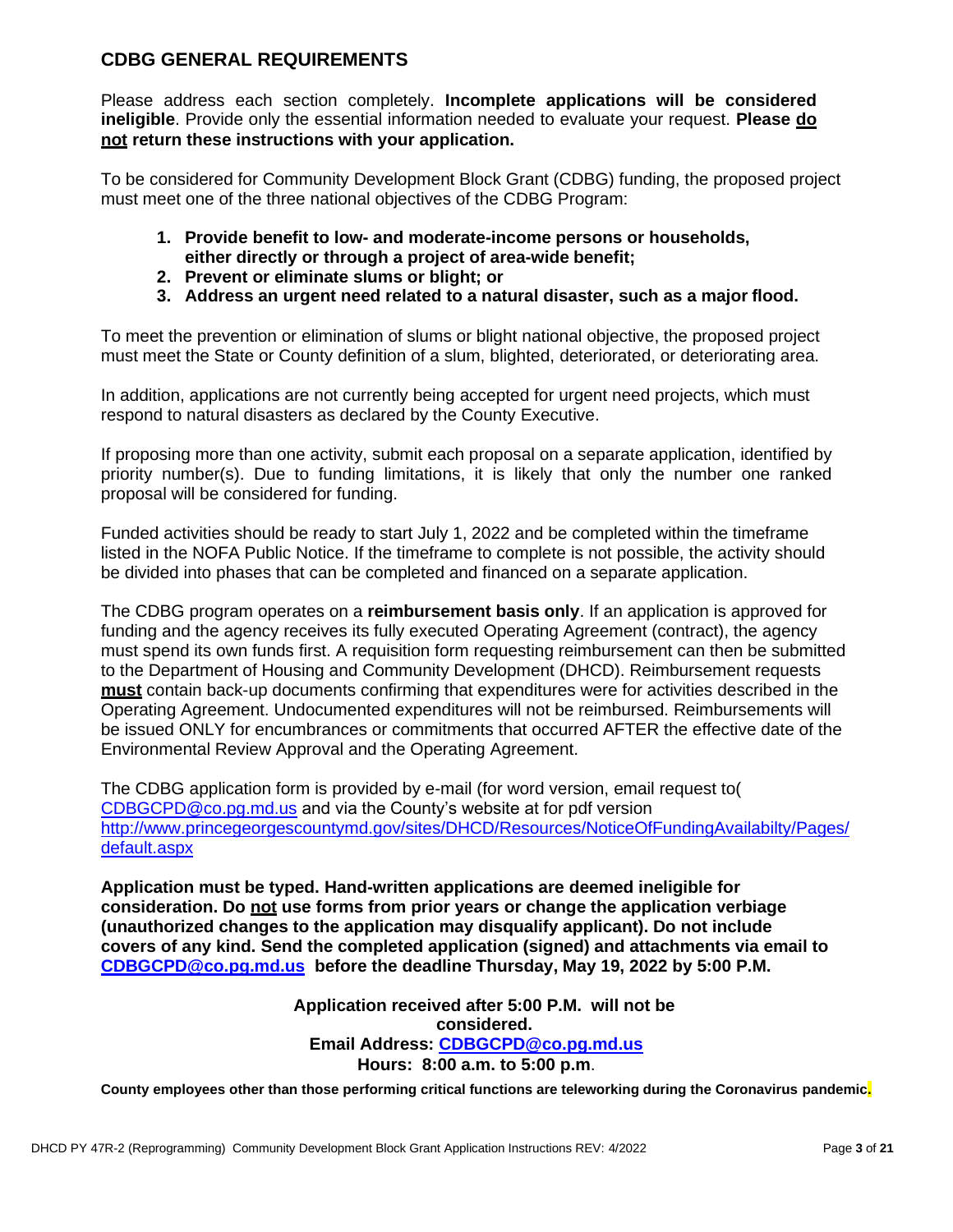## <span id="page-3-0"></span>**Obtaining a DUNS Number:**

The Federal government requires that all applicants for Federal grants and cooperative agreements with the exception of individuals other than sole proprietors have a Data Universal Numbering System (DUNS) number. The Federal government will use the DUNS number to better identify related organizations that are receiving funding under grants and cooperative agreements, and to provide consistent name and address data for electronic grant application systems.

Obtaining a DUN'S number is absolutely **free** for all entities doing business with the federal government, including grant and cooperative agreement applicants/prospective applicants. Should you need to obtain a DUN'S number or inquire if you already have a DUN'S number, please call the dedicated toll-free DUNS number request line at 1-866-705-5711 or visit the website at [http://www.grants.gov/applicants/requestdunsnumber.jsp.](http://www.grants.gov/applicants/requestdunsnumber.jsp)

You will need to provide the following information to obtain a DUN'S number:

• Legal Name

.

- Headquarters' name and address for your organization
- Doing business as (DBA) or other name by which your organization is commonly known or recognized
- Physical Address, City, State, and Zip Code
- Mailing Address (if separate from Headquarters and/or physical address)
- Telephone Number
- Contact Name and Title
- Number of Employees at your physical location

## **[THIS SECTION INTENTIONALLY LEFT BLANK]**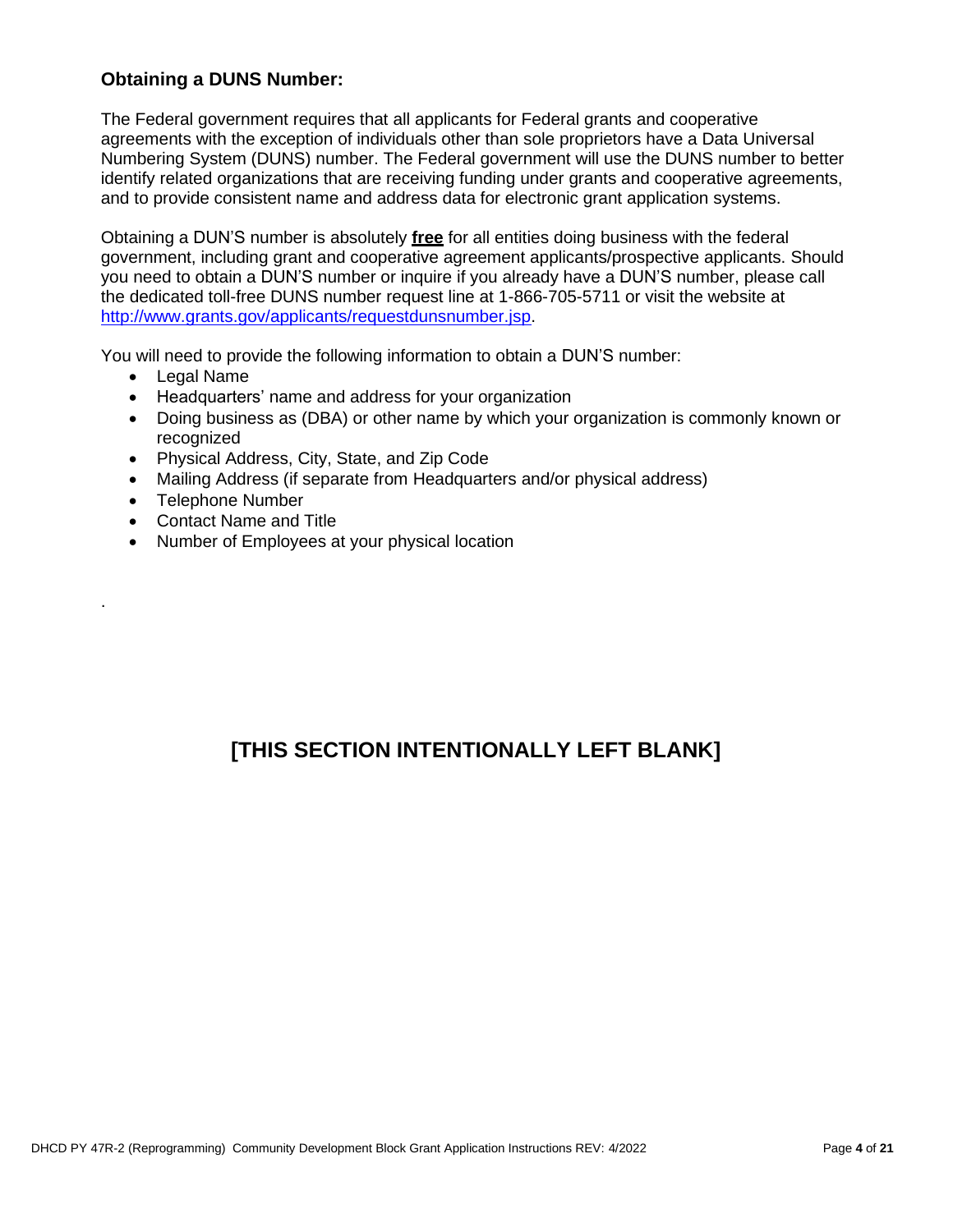## <span id="page-4-0"></span>**COMPLETING THE APPLICATION FORM**

The following includes instructions for properly completing this application, basic requirements and eligible activities, definitions of terms, HUD/CDBG income limits, the HUD's goals and objectives, the type of projects and activities eligible to receive CDBG funds, and frequently asked questions about the CDBG program.

## <span id="page-4-1"></span>**SECTION I: INSTRUCTIONS AND FORMS**

## <span id="page-4-2"></span>**PART I. Project Summary**

Provide a summary project description in about 100 words. Be sure to include the key points or highlights of the project, including:

- The number and type of low- and moderate-income people expected to be served (e.g., 50 at-risk children, 20 persons with disabilities, 10 homeless individuals);
- The location of the project, by address or geographic boundaries;
- The HUD goal and objective of the project:
- The total amount of funds requested; and
- How you plan to measure the performance of the project.

Please answer the following questions:

- **•** Who is undertaking the project?
- What specific activities are proposed?
- Where is the proposed action located?
- When/How Long will the proposed action last/occur?
- Why is this project being considered?

## **PART II. Meeting a National Objective**

#### **Meeting a National Objective**

In order to be eligible for funding, every CDBG-funded activity must qualify as meeting one of the three national objectives of the program. This requires that each activity, except those carried out under the basic eligibility categories of Program Administration, Planning and Non-profit Organization Capacity Building, meet a specific test for either:

- Benefitting low- and moderate-income persons,
- Preventing or eliminating slums or blight, or
- Urgent Needs.

#### *Benefitting Low and Moderate-Income (L/M) Persons*

• L/M Income Limited Clientele Activity – provides benefits to a specific group of persons rather than everyone in an area. At least 51 percent of the beneficiaries of the activity must be low and moderate-income persons. Priority is given to applications that serve 100 percent low and very low-income clients. See the Attachment entitled "HUD/CDBG **INCOME LIMITS EFFECTIVE JUNE 1, 2021**" Certain project beneficiaries are presumed to be of low and/or moderate income: the homeless, the elderly, abused children, illiterate persons, immigrants, and persons with disabilities.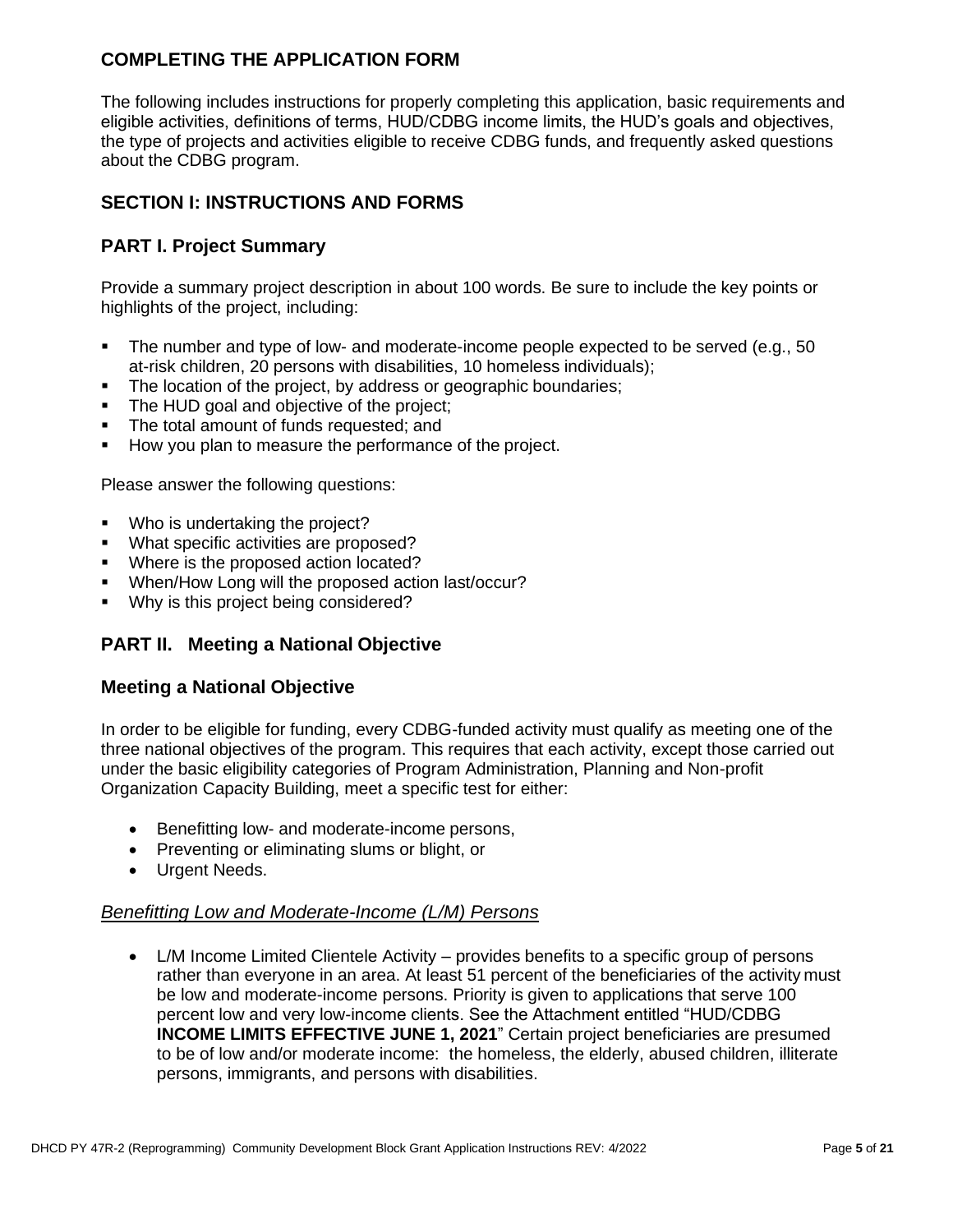- L/M Income Job Activity provides benefits to L/M persons in the creation or retention of jobs. This includes activities designed to create or retain permanent jobs where at least 51 percent of the jobs, computed on a full-time equivalent basis, involve the employment of low and moderate-income persons.
- L/M Income Area Benefit Activity provides benefits to all residents of an area which is primarily residential. In order to qualify as addressing the national objective of benefitto L/M income persons on an area basis, an activity must meet the identified needs of L/M income persons residing in an area where at least 51 percent of the residents are L/M income persons. The benefits of this type of activity are available to all residents in the area regardless of income.
- L/M Income Housing Activity provides benefits to households, not persons. An activity which assists in the acquisition, construction, or improvement of permanent residential structures may qualify as benefitting L/M income persons only to the extent that thehousing is occupied by L/M income persons.

*Preventing or Eliminating Slums or Blight* - addresses either "spot" blight or a larger blighted area. The project must meet the State or County definition of a slum, blighted, deteriorated, or deteriorating area. The County's definition is as follows:

- Blighted Area: Areas in which the majority of buildings have declined in productivity by reason of obsolescence, depreciation, or other causes to an extent they no longer justify fundamental repairs and adequate maintenance.
- Slum Area: Any area where dwellings predominate, which, by reasons of depreciation, overcrowding, faulty arrangement or design, lack of ventilation, light or sanitary facilities, or any combination of these factors, are detrimental to the public safety, health, or morals.

To qualify for funding on a slum/blight area wide basis, the area in which the activity occurs must be designated as slum or blighted. The following tests apply:

- The designated area in which the activity occurs must meet the definition of slum, blighted, deteriorated, or deteriorating area under state or local law;
- Additionally, the area must meet either one of the two conditions specified below:
	- $\circ$  Public improvements throughout the area are in a general state of deterioration; or
	- $\circ$  At least 25 percent of the properties throughout the area exhibit one or more of the following:
		- Physical deterioration of building/Improvements;
		- Chronic high occupancy turnover rates or chronic high vacancy rates in commercial or industrial building;
		- Significant declines in property value or abnormally low property values relative to other areas in the community; or
		- Known or suspected environmental contamination.

#### **CDBG Applications are not being accepted for the slum and blight category in PY46. For further information please contact Ms. LeShann Murphy by e-mail at** *[lbmurphy@co.pg.md.us](mailto:lbmurphy@co.pg.md.us)***.**

*Urgent Needs* – must be designed to alleviate existing conditions which pose a serious and immediate threat to the health or welfare of the community which are of recent origin, or which recently became urgent, that the applicant is unable to finance the activity on its own, and that other sources of funding are not available. The County Executive must declare any projects as meeting an "urgent need". Applications are not being accepted for this category at this time.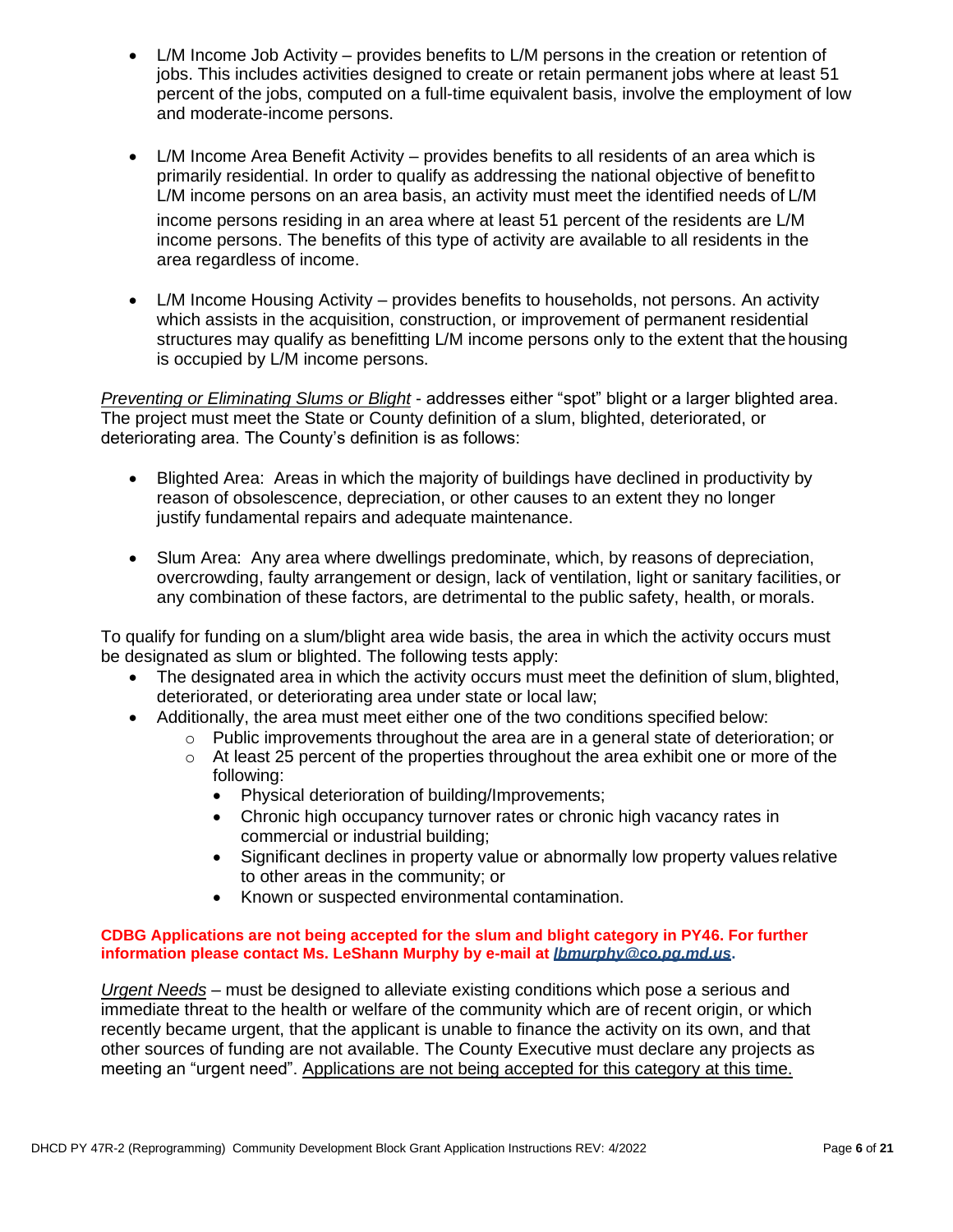## **PART III. Meeting the County's Goals and Addressing Priority Needs**

CDBG funds can only be used for activities that fall under an authorized category of basic eligibility. The CDBG activities must be consistent with the priority needs and goals in the County's approved 2021 – 2025 Consolidated Plan. The following table highlights the County's FY 2021 - 2025 program goals. Applicants are required to describe how the proposed project will meet the County's goals and address a priority need by selecting at least **one** Goal and **one** Need per application.

| Goal<br><b>Number</b> | <b>Goal Name</b>                                                                     | <b>Start</b><br>Year | <b>End</b><br>Year | <b>Needs Addressed</b>                         | <b>Goal Outcome Indicator</b>                               |
|-----------------------|--------------------------------------------------------------------------------------|----------------------|--------------------|------------------------------------------------|-------------------------------------------------------------|
|                       | Stabilize and improve rental<br>properties                                           | <b>FY21</b>          | <b>FY25</b>        | Affordable Housing<br>Preservation             | 105 rental units<br>rehabilitated *                         |
| $\overline{2}$        | Increase supply of accessible<br>and affordable homes                                | <b>FY21</b>          | <b>FY25</b>        | Affordable Housing<br>Preservation             | 200 households served *                                     |
| 3                     | Prevent displacement of<br>long-time residents                                       | <b>FY21</b>          | <b>FY25</b>        | Affordable Housing<br>Preservation             | 200 rental units<br>rehabilitated; 110<br>households served |
| 4                     | Support independent<br>living for seniors and<br>persons living with<br>disabilities | <b>FY21</b>          | <b>FY25</b>        | Affordable Housing<br>Preservation             | 300 households served*                                      |
| 5                     | Support persons<br>experiencing homelessness                                         | <b>FY21</b>          | <b>FY25</b>        | Affordable Housing                             | 885 persons or households<br>supported*                     |
| 6                     | Increase access to job<br>training and economic<br>development assistance            | <b>FY21</b>          | <b>FY25</b>        | Economic<br>Development                        | 45 jobs created; 20 businesses<br>assisted                  |
| 7                     | Improve quality of life /<br>livability                                              | <b>FY21</b>          | <b>FY25</b>        | <b>Public Service</b>                          | 114,000 persons assisted; 5<br>public facilities supported  |
| 8                     | Support high-quality public<br>infrastructure improvement                            | <b>FY21</b>          | <b>FY25</b>        | <b>Public Facilities and</b><br>Infrastructure | 114,000 persons assisted                                    |

\*Goal outcomes include use of CDBG and HOME funds.

Prince George's County is committed to allocating funds that serve the needs of LMI residents. Households with incomes less than 50% of Area Median Income (AMI) and households with extremely low incomes (less than 30% of AMI), are priorities. With input from residents, County agencies and community stakeholders, the County has also identified special needs populations as among those who face the greatest challenges and therefore identified as a high priority including:

#### <span id="page-6-0"></span>**PART IV. Program Objectives and Project Beneficiaries**

For all projects, describe completely the number or individuals to benefit from the project. Affordable Housing activities should address the individuals or households that will benefit from the project. Economic Development activities should provide the jobs that will be created and/or retained from the project. Public facilities and Infrastructure Improvement Projects should address the number of individuals assisted through census tract and block group numbers.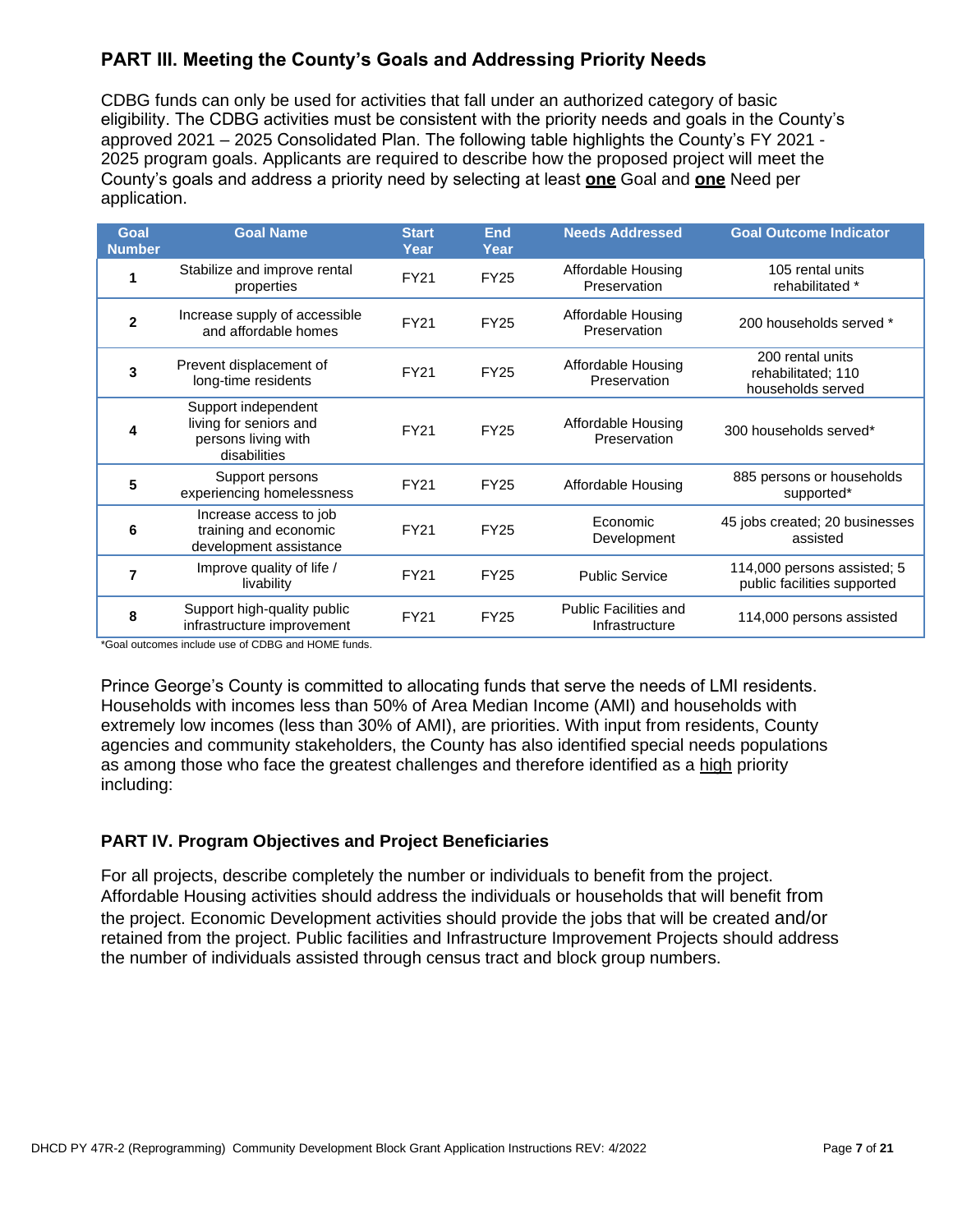## <span id="page-7-0"></span>**PART V. Organization Experience and Capacity**

Answer all questions for this section providing a narrative where requested. Priority will be given to activities that have a clear plan of action that is consistent with the budget and that demonstrate the applicant has the capability to implement the proposed plan and is consistent with the County's goals.

#### <span id="page-7-1"></span>**PART VI. Outcome and Performance Measurement**

For all projects, describe the proposed project in detail.

Explain how the CDBG funds requested are necessary and appropriate to the success of the project.

Describe how the proposed project will be measured clearly indicating the performance measures to be used to evaluate the outcome of your proposed project (e.g., number of persons, households, units assisted; number of communities/neighborhoods assisted).

Provide a brief description of how the agency complies with non-discriminatory practices, including accessibility for individuals with disabilities.

Provide letters of support, local resolutions and technical reports that further illustrate the significance or urgency of your request.

## <span id="page-7-2"></span>**PART VII. Budget**

**Budget Form**: Provide a line-item budget in the format provided. On the budget form request amounts for **one year, only**.

**Costs**: List costs associated with each element or component of the project. If the project is funded, this information may become the budget for the Operating Agreement.

**Indirect Costs**: Do not request amounts for support of indirect costs unless absolutely necessary. If you include indirect costs, you **must** provide an indirect cost allocation plan with your proposal. Examples of indirect costs include rent; supplies purchased in bulk, as opposed to project supplies; telephone (landlines only) or Internet service; utilities; and administrative or clerical salaries and fringe benefits (examples of fringe benefits: health insurance premiums, retirement contributions, life insurance, vacation & sick leave).

**Environmental Review**: Certain types of projects require environmental testing or may have their ERR expedited by third-party consultant services. See the "Environmental Information Checklist" in Exhibit 1-A to determine what documentation will be required for your project, and include any relevant services in your budget. Contact Shirley Grant, CPD Administrator at [SEGrant@co.pg.md.us](mailto:SEGrant@co.pg.md.us) , cc: Linda Kruelle, Environmental Review Officer at [LGKruelle@co.pg.md.us](mailto:LGKruelle@co.pg.md.us) with any questions about review requirements or scoping.

**Davis-Bacon Compliance and Section 3 Safe Harbor New Rule**: If your proposed project includes construction, renovation, demolition or related types of activities, account for Davis-Bacon wage rates in your budget. Davis- Bacon wage rates are prevailing wages as determined by the U.S. Department of Labor. Failure to pay at least the Davis-Bacon wage rates will render your project ineligible for reimbursement, and your CDBG funds will be reprogrammed to other activities. Otherwise, the contractor(s) on your project could be suspended or debarred from future participation in Federally funded assisted projects and could be subject to criminal prosecution.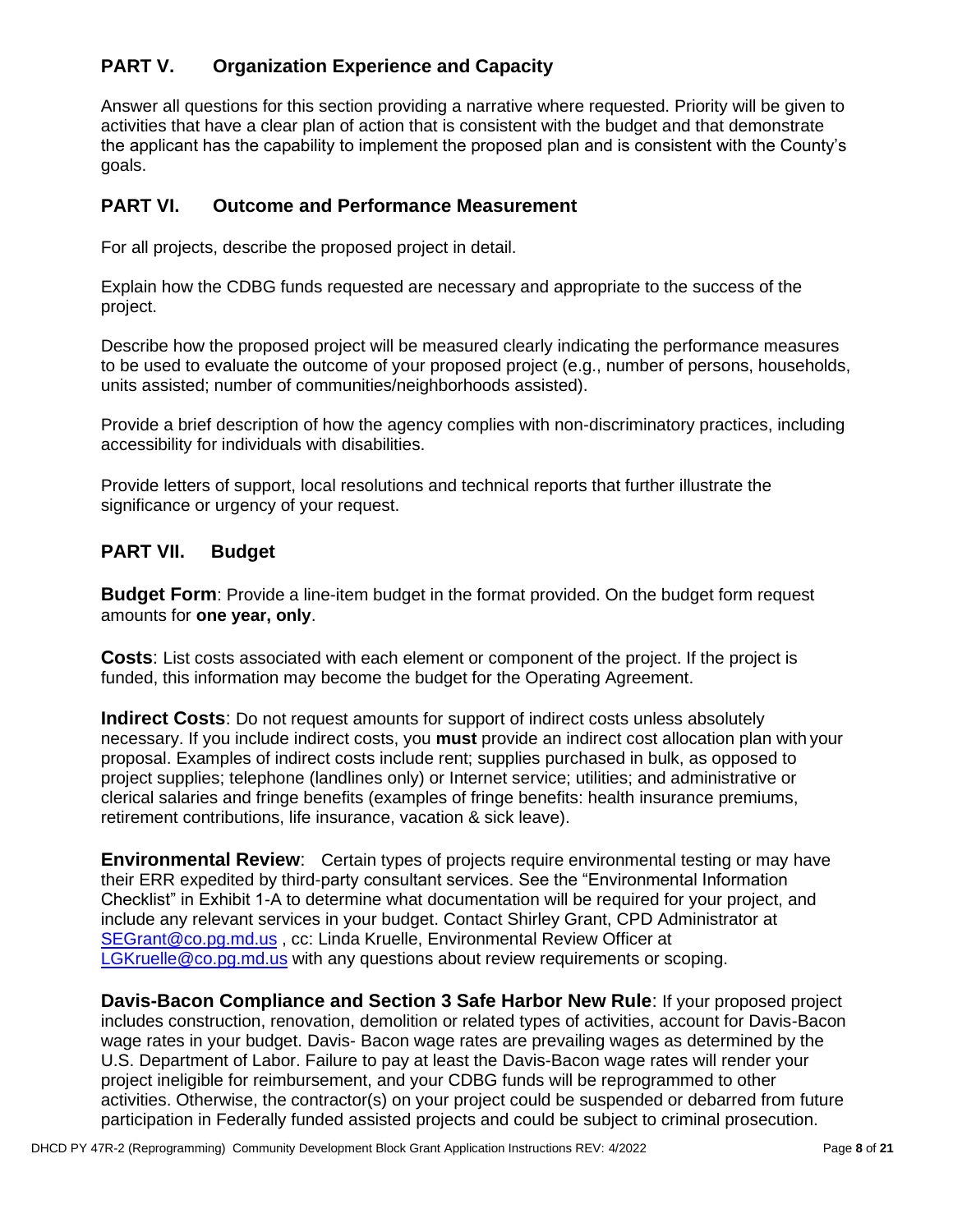Wage determinations can be found at [http://www.wdol.gov.](http://www.wdol.gov/) A pre-construction conference to ensure compliance with Davis-Bacon regulations is required prior to project implementation. If you have questions concerning Davis- Bacon issues, contact LeShann Murphy, Portfolio Manager at [LBMurphy@co.pg.md.us,](mailto:LBMurphy@co.pg.md.us) or Tirika Williams, Portfolio Manager at [tlwilliams2@co.pg.md.us,](mailto:tlwilliams2@co.pg.md.us) Joan McGruder, Portfolio Manager at [jcmcruder@co.pg.md.us](mailto:jcmcruder@co.pg.md.us) or Patricia Isaac, Program Manager [PAIsaac@co.pg.md.us](mailto:PAIsaac@co.pg.md.us)

**Other Non-Federal Funds**: The County's CDBG program operates on a reimbursement basis only, therefore the applicant must provide the amount and source of other non-federal funding resources that will sustain the operation of the proposed project. A confirmation letter or other appropriate documentation of other funding sources is required. Include a name and phone number of a contact person who can provide further details.

**Miscellaneous**: **Do not** include a line item for "Miscellaneous Expenses" "Food Expenses" "Contingency Fees" or "Operating Expenses."

**PART IX. Supplemental Budget.** List any prior CDBG funds received and explain, in detail, how you will continue this project if CDBG funds are no longer available.

## **PART X. Activity Schedule**

.

Complete this schedule to show what project activities will occur in each quarter of the year. Show the dollar amounts associated with these activities. (Complete Activity Schedule II if you anticipate your project to extend to 18 months.)

**Conflict of Interest**: a situation that has the potential to undermine the impartiality of a [person](http://www.businessdictionary.com/definition/person.html) because of the possibility of a clash between the person's [self-interest a](http://www.businessdictionary.com/definition/self-interest.html)nd [professional](http://www.businessdictionary.com/definition/professional.html) [interest o](http://www.businessdictionary.com/definition/interest.html)r [public interest.](http://www.businessdictionary.com/definition/public-interest.html) (Complete and sign after reading.)

#### <span id="page-8-0"></span>**Evidence of Match**

For each match contribution claimed, DHCD/CPD requires applicants to provide written evidence supporting any pledged matching funds identified in the application. The supporting documentation should be submitted along with the application, however DHCD will allow applicants up to ten (10) days after the application has been accepted to submit the documentation for match.

#### **Failure to Provide Evidence of Match**

If the supporting documentation is not submitted within ten (10) days or CPD determines that it is unacceptable, DHCD will disallow the claimed matching funds and reevaluate the application which can affect the application's ranking and, in some cases, may cause the application to be denied.

#### **Duration of Awards**

The initial funding period and subsequent continuation amendment extending the funding period shall be 12 months, however, the initial funding period may vary from 12 months to 18 months in order to provide for the continuation of the funding period at an advantageous date.

#### **Measurement**

Sub-recipients of multi-year funding must demonstrate in the initial year, the ability to complete the first phase of the project, through reporting activities and funds expended. An on-site monitoring visit will be conducted prior to the initial year expiration or before an amendment is submitted for continuation. If this application is for one phase of a multi-year project, state the future amounts needed from the CDBG program. State the estimated amount needed for each future year and the total cost.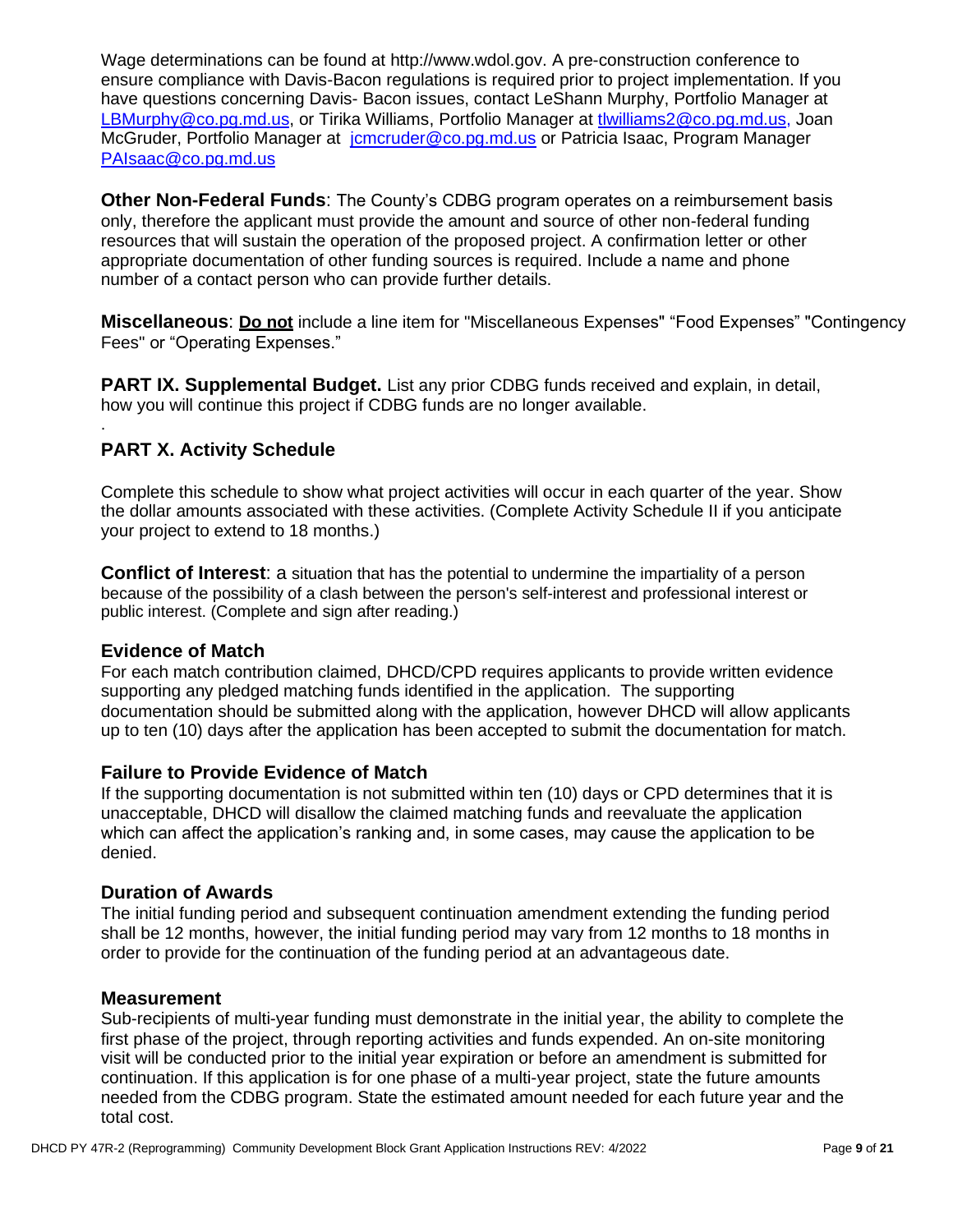## **SECTION II. Eligible Activities and Criteria by Category**

### **For Affordable Housing Projects:**

Affordable housing activities may include acquisition of real property, disposition of real property acquired with CDBG funds, residential rehabilitation, or clearance and demolition.

#### **Examples of housing projects**

- ❑ Residential rehabilitation of existing single and multi-family housing
- ❑ Removal of architectural barriers
- ❑ Energy efficiency improvements
- ❑ Renovation or redevelopment of vacant buildings
- ❑ Preservation of historic buildings
- ❑ Acquisition of real property
- ❑ Disposition of real property
- ❑ Clearance and demolition

#### **Criteria for housing projects**

- ❑ Serve a low- or very low-income population
- ❑ Sensitive to placing vulnerable populations such as elderly in geographic locations inwhich crime, access to transportation or concentrations of income groups are factors
- ❑ Located in communities in need of revitalization
- ❑ Have a high leveraging capability
- ❑ Located in areas of mixed income and diverse racial and ethnic populations
- ❑ Respond to identified gaps in the provision of affordable housing, especially for homelessand special needs populations
- ❑ Provide housing for persons with disabilities, including persons with mental illnesses, and those persons with mental and/or physical disabilities who have children

**Every project requires an environmental review record (ERR).** Attach all of the available documentation requested by the Environmental Information Checklist in Exhibit 1-A. When emailing documentation once a site has been selected, provide photographs in a Word document or a PDF. Missing or incomplete documentation may indicate that a project is not ready to proceed according to program timeframes. Contact Shirley Grant, CPD Administrator at [SEGrant@co.pg.md.us](mailto:SEGrant@co.pg.md.us) , cc: Linda Kruelle, Environmental Review Officer at [LGKruelle@co.pg.md.us](mailto:LGKruelle@co.pg.md.us) with any questions about review requirements or scoping.

#### **For Economic Development Projects: Applicants must complete Exhibit 1-D attached to the application.**

#### **Types of projects and activities eligible for CDBG funds**

- ❑ Job creation and job retention
- ❑ Assistance to a for-profit business when the assistance is necessary and appropriate to job creation or job retention
- ❑ Assistance to microenterprises
- ❑ Rehabilitation of commercial property (façade only)

#### **Economic development projects should promote**

- ❑ A secure business environment
- ❑ Technical assistance and capacity building
- ❑ An enhanced business environment conducive to economic development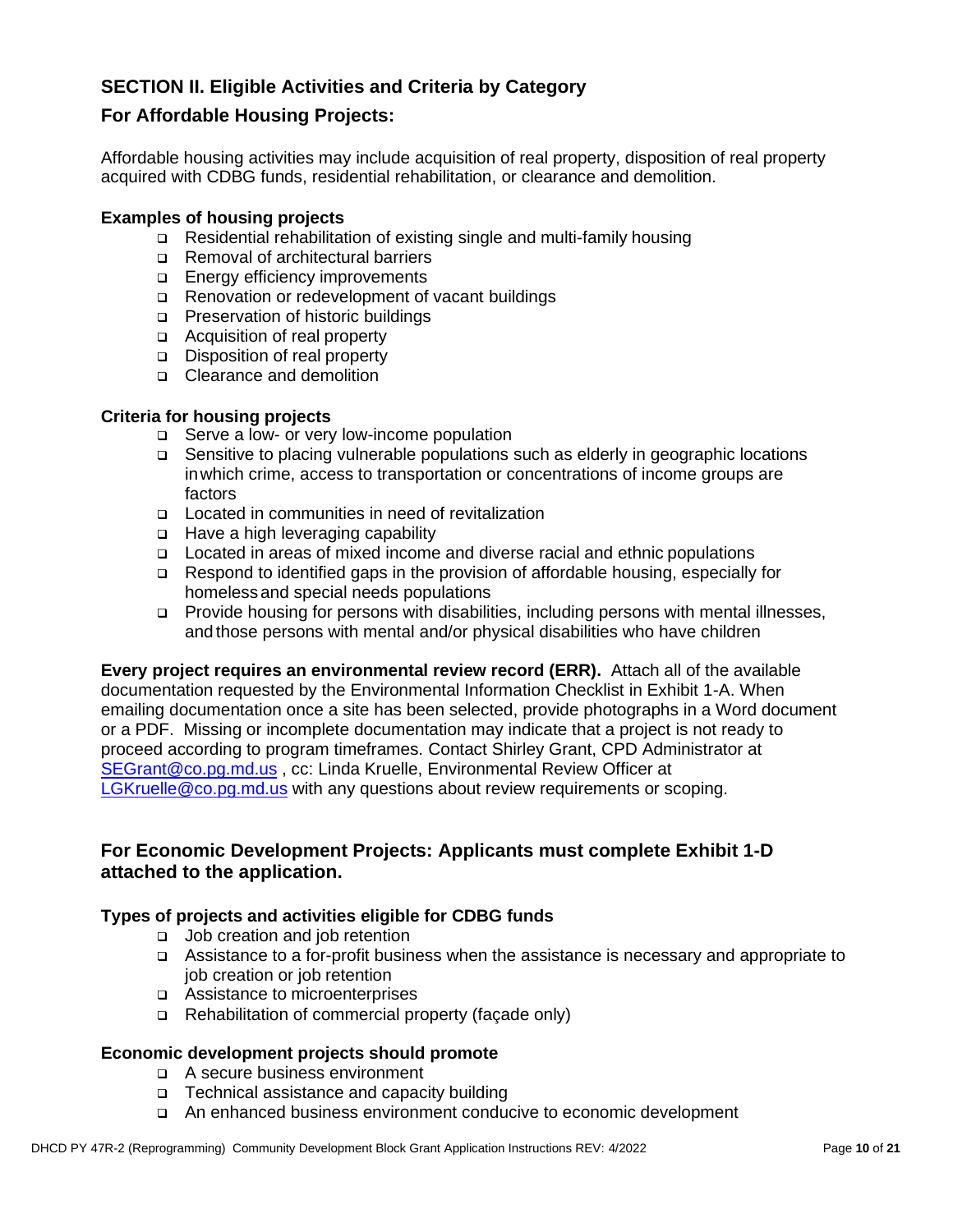❑ Job creation and job retention

## **Criteria for economic development project proposals**

- ❑ Provide business retention, expansion, and modernization opportunities
- ❑ Coordinate with existing County revitalization efforts
- ❑ Provide efficient cost-benefit ratios
- ❑ Utilize existing infrastructure
- ❑ Benefit large numbers of low and moderate-income persons
- ❑ Be accessible to the physically disabled
- ❑ Leverage other public and private funds

The applicant must provide a clear and precise definition of the proposed project. The proposed project must describe how it supports HUD's goal in expanding economic opportunities for principally low and moderate-income individuals.

In addition to describing the project in detail, explain how the activity will create and/or retain jobs. Maximum job opportunities should be available for persons who are currently low and moderateincome. Describe the number of jobs to be created and/or retained for low and moderate-income persons. Also, provide the job title(s), the number of jobs that will be full-time and part-time, the skill levels required to perform the duties of each job, the training to be provided, and the recruitment practices to be used.

If the project involves assisting businesses, describe the proposed number of new businesses assisted, the proposed number of businesses retained, and the amount of money leveraged from other public or private sources. This information can be provided in narrative or chart form. *Please note: Job training is a public service activity—not an economic development activity.*

**Every project requires an environmental review record (ERR).** If the project involves property acquisition, construction, demolition, or rehabilitation (façade), attach all of the available documentation requested by the Environmental Information Checklist in Exhibit 1-A. When emailing documentation once a site has been selected, provide photographs in a Word document or a PDF. Missing or incomplete documentation may indicate that a project is not ready to proceed according to program timeframes. Contact Shirley Grant, CPD Administrator at [SEGrant@co.pg.md.us](mailto:SEGrant@co.pg.md.us) , cc: Linda Kruelle, Environmental Review Officer at [LGKruelle@co.pg.md.us](mailto:LGKruelle@co.pg.md.us) with any questions about review requirements or scoping.

## **For Public Facility and Infrastructure Improvement Projects:**

Public facilities and infrastructure may include storm water improvements; reconstruction of streets, sidewalks, and parking areas; improvements in street lighting as a crime deterrent; or rehabilitation of community centers and other buildings used to provide services to the public. **For projects within this funding category involving construction, demolition, or rehabilitation, the Operating Agency (applicant) must hold title to the property**.

## **Examples of infrastructure and public facilities projects**

*Infrastructure*: public streets, curbs, gutters, sidewalks, rights-of-way, landscaping, street lighting, non-County storm water management, utility adjustments.

**Public facilities**: park improvement, ADA-compliance retrofits to public buildings as part of a comprehensive rehabilitation, recreation centers, community centers, public parking lots, land acquisition, health facilities.

*Handicapped accessibility improvements*: bathroom and kitchen accessibility,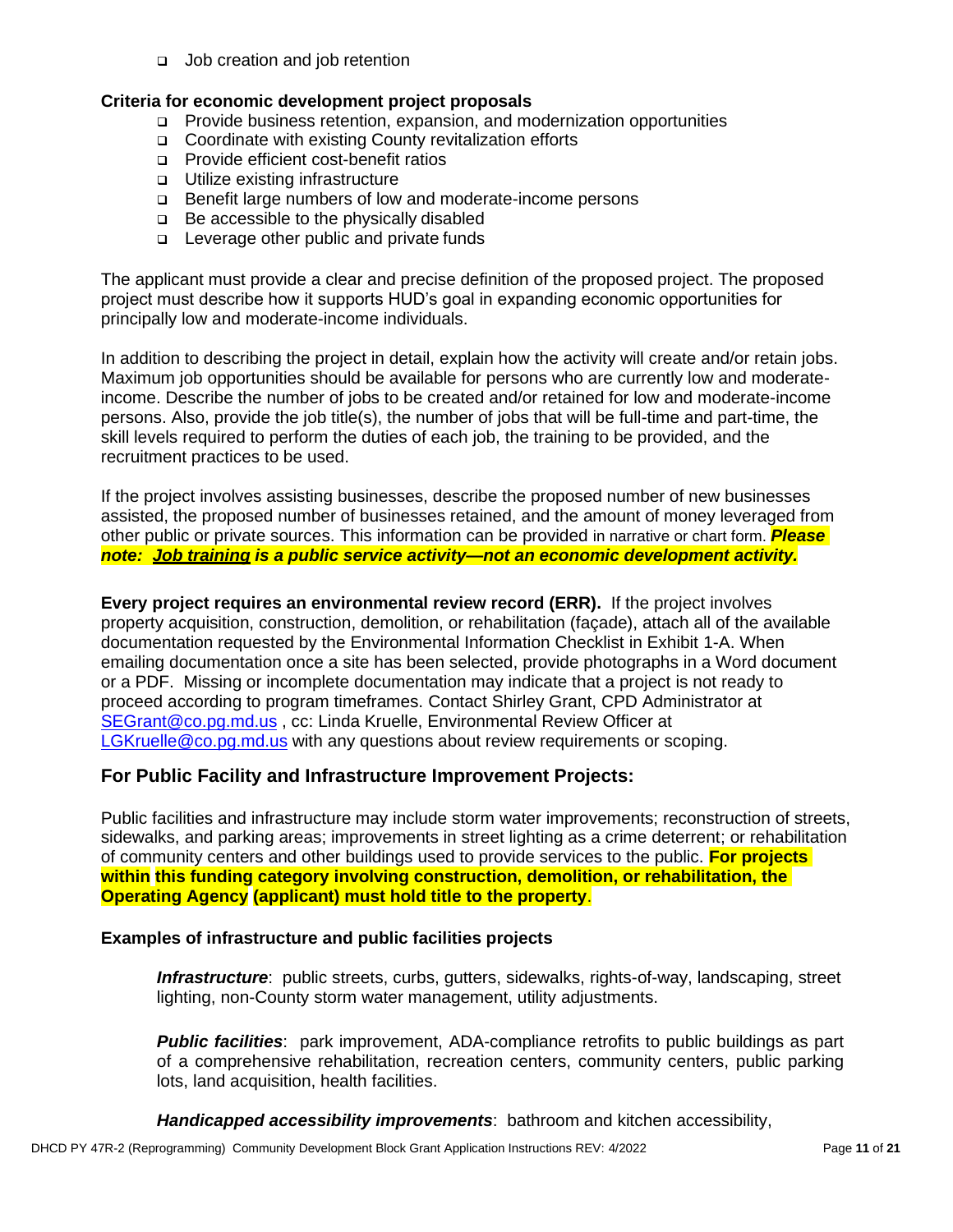elevators, ramps and railings, automatic doors.

#### **Criteria for infrastructure and public facilities improvement projects**

- ❑ Eliminate a health or safety threat
- ❑ Provide an element of an overall revitalization strategy
- ❑ Consistent with the *Consolidated Plan*
- ❑ Receive local support and commitment
- ❑ Reduce crime and upgrade security
- ❑ Project cost is reasonable in relation to the benefits derived from the project
- ❑ Eliminate barriers to disabled
- ❑ Note whether funding is available elsewhere
- ❑ Show that project is needed and would be used
- ❑ Part of a previously funded project
- ❑ Implemented within one year (unless approved for multi-year funding)
- ❑ Have matching amount to leverage CDBG dollars
- ❑ Have completed the engineering and design phase
- ❑ Demonstrate a positive record of drawdown performance
- ❑ Use prior year residual funds if available
- ❑ Conserve energy or eliminate waste

The applicant must provide a clear and precise definition of the proposed project. The proposed project must describe how it supports HUD's goal in providing decent housing or a suitable living environment for principally low and moderate-income individuals.

In addition to describing the project in detail, give the property address and legal description (lot, block, section or parcel, legal subdivision name), **complete Exhibit 1-A.**

For projects involving construction, demolition, or rehabilitation, **the Operating Agency must hold title to the property.**

**Every project requires an environmental review record (ERR).** Attach all of the available documentation requested by the Environmental Information Checklist in Exhibit 1-A. When emailing documentation once a site has been selected, provide photographs in a Word document or a PDF. Missing or incomplete documentation may indicate that a project is not ready to proceed according to program timeframes. Contact Shirley Grant, CPD Administrator at [SEGrant@co.pg.md.us](mailto:SEGrant@co.pg.md.us) , cc: Linda Kruelle, Environmental Review Officer at [LGKruelle@co.pg.md.us](mailto:LGKruelle@co.pg.md.us) with any questions about review requirements or scoping.

For projects involving rehabilitation of a building, if approved, the applicant must submit a transition plan to bring the facility into compliance with ADA/Section 504 standards. To obtain a copy of the transition plan guidelines, please email a request to [CDBGCPD@co.pg.md.us.](mailto:CDBGCPD@co.pg.md.us)

Attach a site plan and work write-up, including the engineer's cost estimate. If more than one improvement is proposed in the project, state the priority order of the work to be performed.

State whether the project will be administered by the Prince George's County Department of Public Works and Transportation, and, if so, provide the name and telephone number of the DPW&T contact person.

For street or parking lot resurfacing, complete a Bituminous Concrete Quantity Report on Exhibit 1- E For sidewalk, curb and gutter, handicapped ramp, or driveway apron replacement, complete a Concrete Quantity Report on Form 1-C. State on Exhibit 1-C and Exhibit 1-E the street name and block to be improved.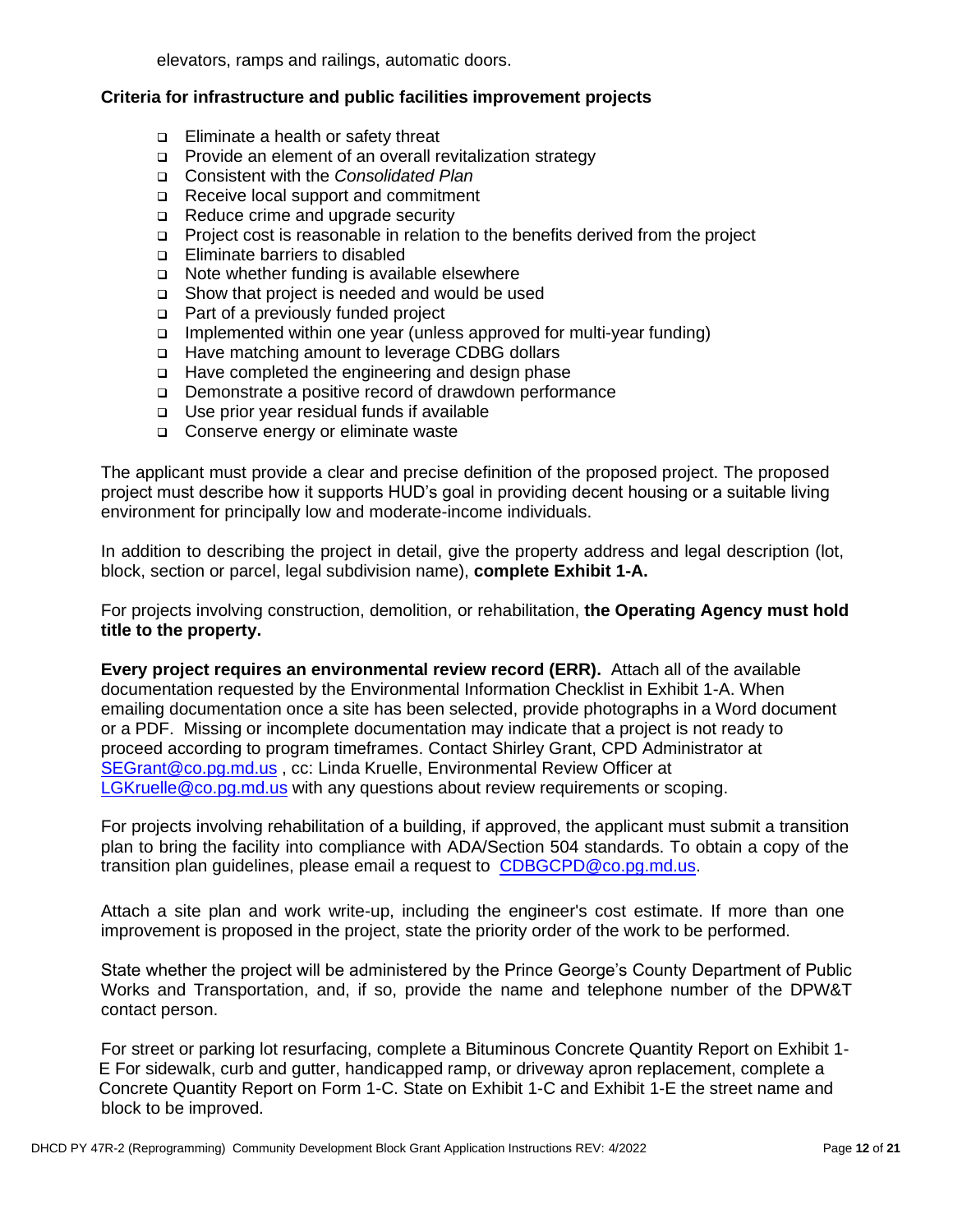For acquisition projects, the grant is treated as a conditional loan. A Deed of Trust and Declaration of Covenants must be recorded against the property. If all requirements of the CDBG Program are met, the loan may be forgiven. For a period of time to be determined by the Department of Housing and Community Development, the property must be used for its intended purpose and at least 51 percent of the people who use the facility must meet HUD's low and moderate-income standards. If not, the subrecipient may be required to repay the loan.

## <span id="page-12-0"></span>**HUD Matrix Codes**

Every project must be assigned *one* HUD Matrix Code identifying the purpose of the expenditure of funds. **If your proposed project fits more than one Matrix Code, the proposal must be divided into separate applications**. **A project with more than one Matrix Code cannot be funded**. For assistance in determining how many Matrix Codes apply to your proposed activity, email questions to CPD email [CDBGCPD@co.pg.md.us.](mailto:CDBGCPD@co.pg.md.us)

| <b>HUD</b><br>Code | <b>HUD Code Title</b>                                                                                                                                                                                                                                            |  |  |  |  |
|--------------------|------------------------------------------------------------------------------------------------------------------------------------------------------------------------------------------------------------------------------------------------------------------|--|--|--|--|
| 01                 | <b>Acquisition of Real Property</b>                                                                                                                                                                                                                              |  |  |  |  |
| 03                 | Public Facilities and Improvements (General)                                                                                                                                                                                                                     |  |  |  |  |
| 03A                | <b>Senior Centers</b>                                                                                                                                                                                                                                            |  |  |  |  |
| 03B                | <b>Handicapped Centers</b>                                                                                                                                                                                                                                       |  |  |  |  |
| 03C                | Homeless Facilities (not operating costs)                                                                                                                                                                                                                        |  |  |  |  |
| 03D                | <b>Youth Centers</b>                                                                                                                                                                                                                                             |  |  |  |  |
| 03E                | <b>Neighborhood Facilities</b>                                                                                                                                                                                                                                   |  |  |  |  |
| 03F                | Parks, Recreational Facilities                                                                                                                                                                                                                                   |  |  |  |  |
| 03H                | Solid Waste Disposal Improvements                                                                                                                                                                                                                                |  |  |  |  |
| 031                | <b>Flood Drain Improvements</b>                                                                                                                                                                                                                                  |  |  |  |  |
| 03J                | Water/Sewer Improvements                                                                                                                                                                                                                                         |  |  |  |  |
| 03K                | Street Improvements (may include storm drains, curb and gutter, sidewalks if installed as a<br>peripheral part of a street improvement, driveway aprons, handicapped ramps, tunnels, bridges,<br>landscaping, trees as part of streetscape, and/or street signs) |  |  |  |  |
| 03L                | Sidewalks (Installation of trash receptacles, trees as part of sidewalk, benches, and lighting                                                                                                                                                                   |  |  |  |  |
|                    | should also be coded under 03L.)                                                                                                                                                                                                                                 |  |  |  |  |
| 03M                | <b>Child Care Centers</b>                                                                                                                                                                                                                                        |  |  |  |  |
| 03N                | <b>Tree Planting</b>                                                                                                                                                                                                                                             |  |  |  |  |
| 03P                | <b>Health Facilities</b>                                                                                                                                                                                                                                         |  |  |  |  |
| 03Q                | Abused and Neglected Children Facilities                                                                                                                                                                                                                         |  |  |  |  |
| 03S                | Facilities for AIDS Patients (not operating costs)                                                                                                                                                                                                               |  |  |  |  |
| 04                 | <b>Clearance and Demolition</b>                                                                                                                                                                                                                                  |  |  |  |  |
| 04A                | Clean-Up of Contaminated Sites                                                                                                                                                                                                                                   |  |  |  |  |
| 07                 | <b>Urban Renewal Completion</b>                                                                                                                                                                                                                                  |  |  |  |  |
| 14A                | Rehabilitation, Single-Unit Residential                                                                                                                                                                                                                          |  |  |  |  |
|                    |                                                                                                                                                                                                                                                                  |  |  |  |  |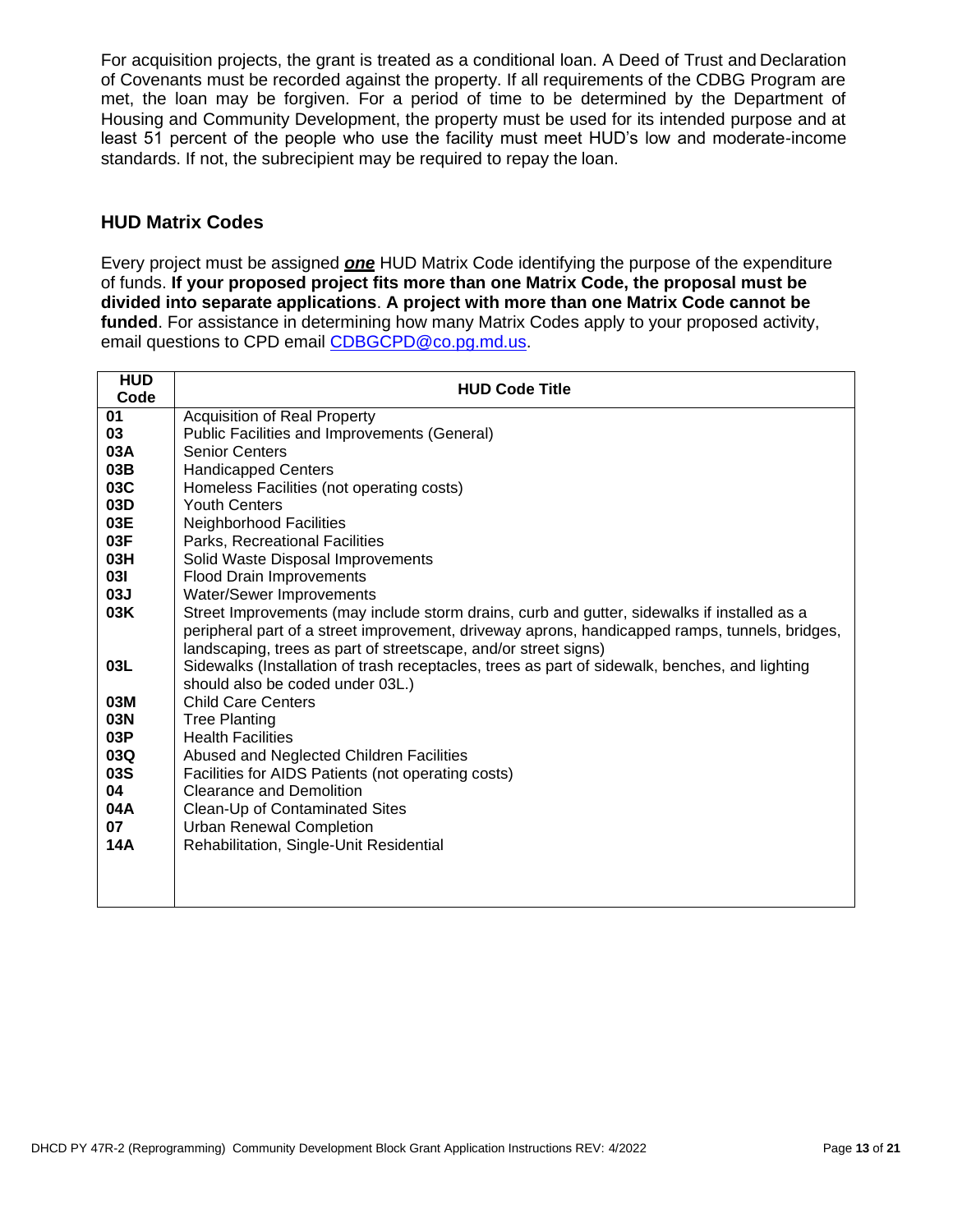| <b>HUD</b><br>Code | <b>HUD Code Title</b>                                              |
|--------------------|--------------------------------------------------------------------|
| 14B                | Rehabilitation, Multi-Unit Residential                             |
| <b>14C</b>         | <b>Public Housing Modernization</b>                                |
| <b>14D</b>         | Rehabilitation, Other Publicly Owned Residential Buildings         |
| <b>14E</b>         | Rehabilitation, Publicly- or Privately-Owned Commercial/Industrial |
| 14F                | <b>Energy Efficiency Improvements</b>                              |
| 14G                | Acquisition for Rehabilitation                                     |
| <b>14H</b>         | <b>Rehabilitation Administration</b>                               |
| 14I                | Lead-Based Paint Hazard Test/Abatement                             |
| 18B                | Economic Development Direct: Technical Assistance                  |
| 18C                | Micro-Enterprise Assistance                                        |
| 19C                | <b>CDBG Non-Profit Organization Capacity Building</b>              |
|                    |                                                                    |
|                    |                                                                    |

<span id="page-13-0"></span>**Exhibit 1-A.** Environmental Information Checklist must be completed by applicant for funding consideration and attached photos.

**Exhibit 1-B. Section 3 Safe Harbor New Rule.** Section 3 Safe Harbor Requirements is a requirement of HUD which sets goals for the participation of Section 3 Certified Contractors and the employment of Section 3 Residents (low income) of the jurisdiction providing **\$200,000.00** or more funding to support the project. To provide employment and training opportunities to low-moderate-income residents and award contracts and subcontractors that provide economic opportunities for Section 3 workers. All construction projects awarded \$200,000.00 must adhere to HUD's new rule.

**Exhibit 1-C. Concrete Quantity Report.** Required for sidewalk, curb and gutter, handicapped ramp, or driveway apron replacement, and the street name and block to be improved.

**Exhibit Business Participation Table**. List small and micro-businesses participating in program. Complete the first four columns. For façade improvements using CDBG funds, you must have the support of businesses and complete all columns and provide documentation.

**Exhibit 1-E Bituminous Concrete Quantity Report** For street or parking lot resurfacing, the street name and block to be improved complete a Bituminous Concrete Quantity Report on Exhibit 1-E.

# **[This section intentionally left blank]**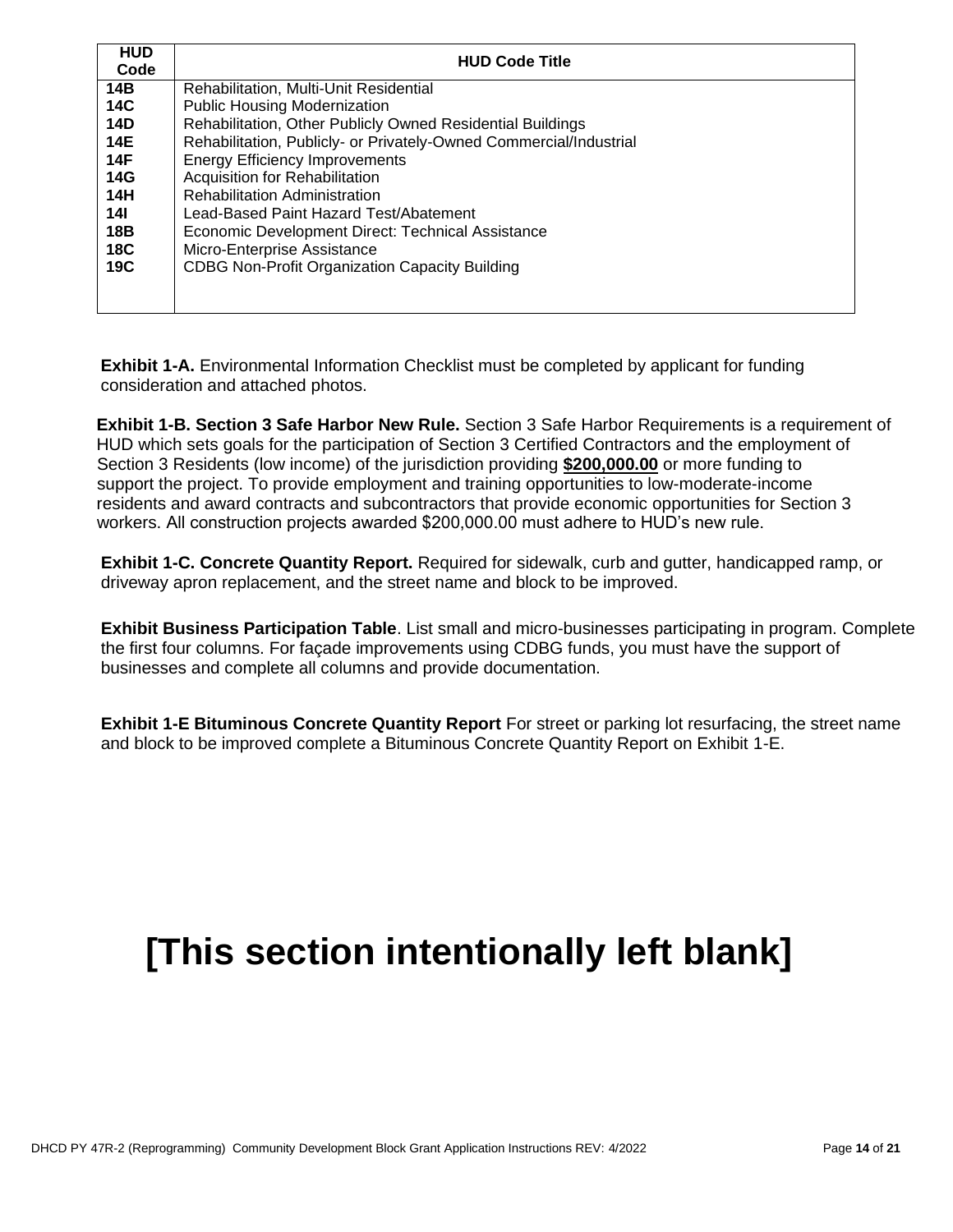## **SECTION III: DEFINITION OF TERMS**

*CDBG:* **Community Development Block Grant:** Federal entitlement program through which funds are made available on an annual basis to states, metropolitan cities, and urban counties. Funds target economic development, public facilities and infrastructure improvements, affordable housing, and public services. Use of funds must meet one of the National Objectives: (1) provide benefit to low and moderate-income persons, (2) address conditions of slums or blight, or (3) address an urgent need.

*Consolidated Plan for Housing and Community Development:* The Consolidated Plan (*The Plan*) reflects a vision of what the County wants to become over a five-year period, describes local priority needs and identifies specific goals and objectives toward achieving that vision. The Consolidated Plan and Annual Action Plan provide strategies for the use of HUD entitlement funds.

*Annual Action Plan for Housing and Community Development:* The Annual Action Plan (AAP) reflects the County's yearly funding priorities for neighborhood revitalization, public improvements, housing development, economic development, public services, and homeless activities. These projects help to create and expand livable environments within the older established communities (formerly inner-Beltway communities). The AAP also serves as the federal application to receive CDBG, HOME and ESG funds.

*Consolidated Annual Performance and Evaluation Report:* The Consolidated Annual Performance and Evaluation Report (CAPER) contains a narrative summary of programmatic accomplishments, the status of actions undertaken during each fiscal year to implement the County's overall strategy and a self-evaluation of progress made during the past year addressing priority needs and objectives. The CAPER documents the County's achievements toward providing decent housing, suitable living environments and expanding economic opportunity for low and moderate-income persons.

*Davis-Bacon Wage Rates:* Federal legislation requires payment of prevailing wages for construction-related CDBG projects. For information, contact LeShann Murphy at (301) 883-5457 or Tirika Williams at (301) 883-5579 or Patricia Isaac at (301) 883-5587.

 *Section 3 New Rule Safe Harbor:* Section 3 of the Housing and Urban Development Act of 1968, as amended by the Housing and Community Development Act of 1992 (Section 3), contributes to the establishment of stronger, more sustainable communities by ensuring that employment and other economic opportunities generated by Federal financial assistance for housing and community development programs are, to the greatest extent feasible, directed toward low- and very low-income persons, particularly those who receive government assistance for housing.

The regulation established an applicability threshold of **\$200,000 for housing rehabilitation, housing construction, and other public construction** (e.g., public facilities and improvements) projects assisted with housing and community development financial assistance.

*DHCD:* Prince George's County Department of Housing and Community Development, 9200 Basil Court, Suite 306, Largo, Maryland 20774.

*CPD: Community Planning and Development* **Division:** A division of the Prince George's County Department of Housing and Community Development. The Department of Housing and Community Development, Community Planning and Development (CPD) is the lead agency that prepares the County's five-year Housing and Community Development Consolidated Plans, Annual Action Plans, and Consolidated Annual Performance and Evaluation Reports, the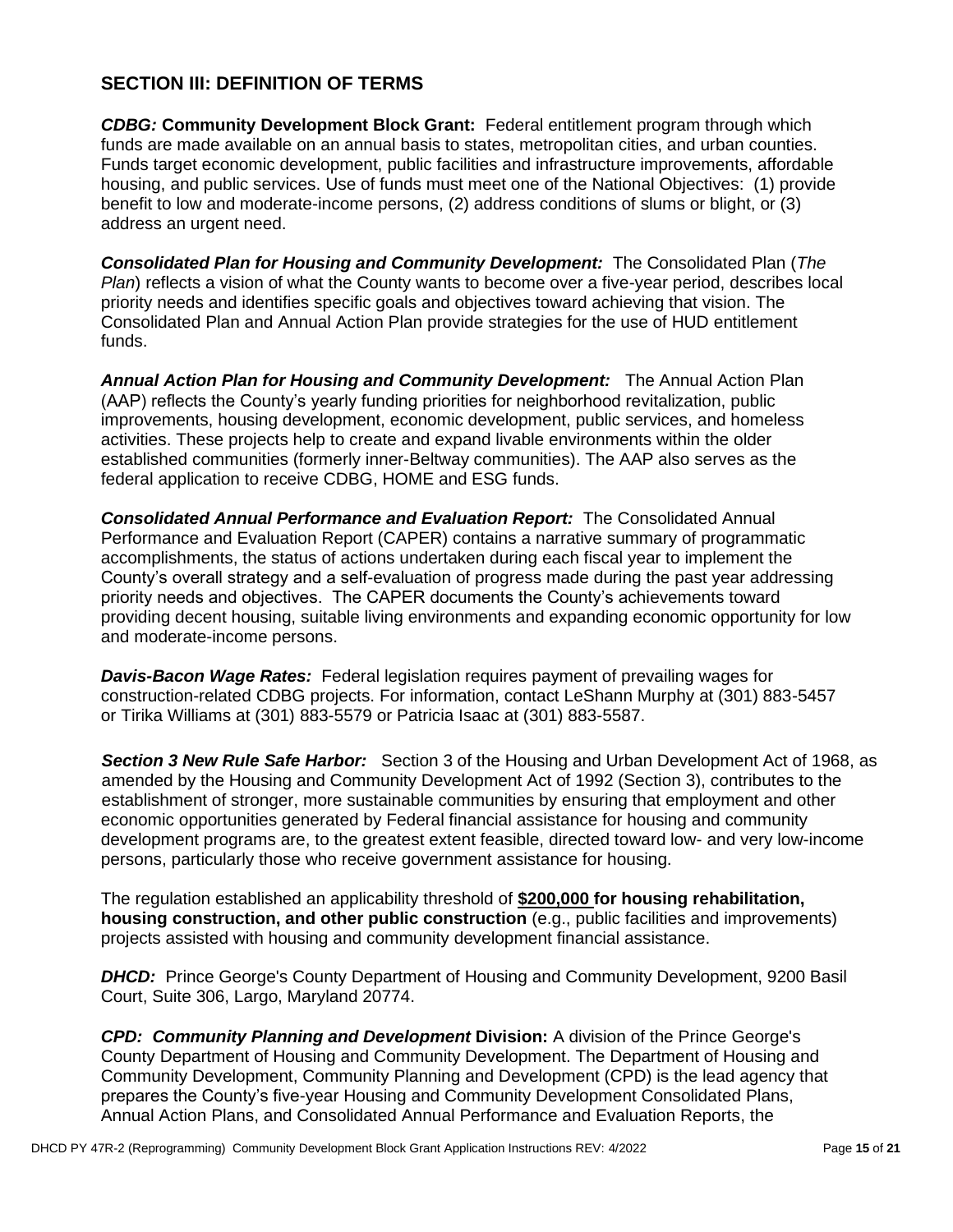Subrecipient Workshops and Stakeholders Public meetings. The Consolidated Plan and Annual Action Plan provide strategies for the use of Federal funds from the Federal Housing and Urban Development (HUD). The Community Planning and Development Division administers the Community Development Block Grant (CDBG) and the Community Development Block Grant Recovery (CDBG-R). Call (301) 883-5540 for more information.

*HUD:* U.S. Department of Housing and Urban Development.

*Operating Agreement***:** Contract between the County and a sub-recipient receiving CDBG funding, with a typical performance period of one year.

*Requirement:* Applicants receiving CDBG funding are required to maintain General Liability and Worker's Compensation Insurance. Your Certificate of Liability Insurance must name Prince George's County, Maryland as a *Certificate Holder,* **and an** *Additional Insured*. The certificate should not identify a specific Department within the County government. The address to be used is 9200 Basil Court, Suite 306, Largo Maryland 20774. For additional insurance requirements and or information please contact Steven B. Middleton, Risk Manager, Office of Finance, on (301) 952- 3563 or by e-mail [SBMiddleton@co.pg.md.us](mailto:SBMiddleton@co.pg.md.us) .

# [**This section intentionally left blank]**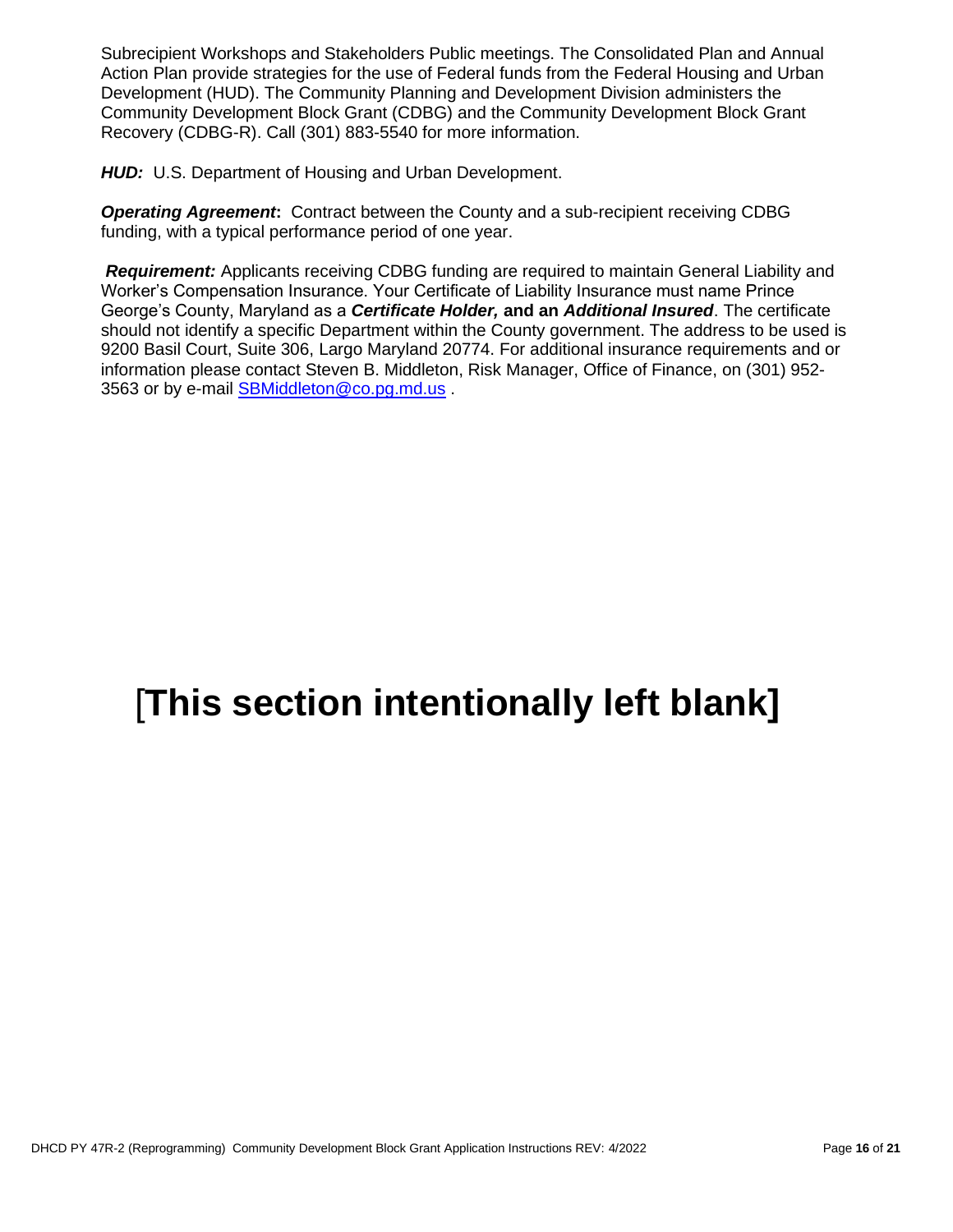#### **SECTION IV:**

#### **Prince George's County, Maryland Department of Housing and Community Development**

#### **HUD/CDBG Income Limits Effective June 1, 2021**

**Income Limits**

#### **FY 2021 Median Family Income: \$129,000**

| Household<br><b>Size</b> | <b>EXTREMELY</b><br><b>LOW INCOME</b><br>$(30\% \text{ AMI} =$<br><b>Maximum</b><br>Income) | <b>VERY LOW</b><br><b>INCOME</b><br>$(50\% \text{ AMI} =$<br><b>Maximum</b><br>Income) | <b>LOW</b><br><b>INCOME</b><br>$(80\% \text{ AMI} =$<br><b>Maximum</b><br>Income) |
|--------------------------|---------------------------------------------------------------------------------------------|----------------------------------------------------------------------------------------|-----------------------------------------------------------------------------------|
|                          | \$27,100                                                                                    | \$45,150                                                                               | \$57,650                                                                          |
| $\overline{2}$           | \$31,000                                                                                    | \$51,600                                                                               | \$65,850                                                                          |
| 3                        | \$34,850                                                                                    | \$58,050                                                                               | \$74,100                                                                          |
| 4                        | \$38,700                                                                                    | \$64,500                                                                               | \$82,300                                                                          |
| 5                        | \$41,800                                                                                    | \$69,700                                                                               | \$88,900                                                                          |
| 6                        | \$44,900                                                                                    | \$74,850                                                                               | \$95,500                                                                          |
| 7                        | \$48,000                                                                                    | \$80,000                                                                               | \$102,100                                                                         |
| 8                        | \$51,100                                                                                    | \$85,150                                                                               | \$108,650                                                                         |

*Source: U.S. Department of Housing and Urban Development [\(http://www.huduser.org\)](http://www.huduser.org/)*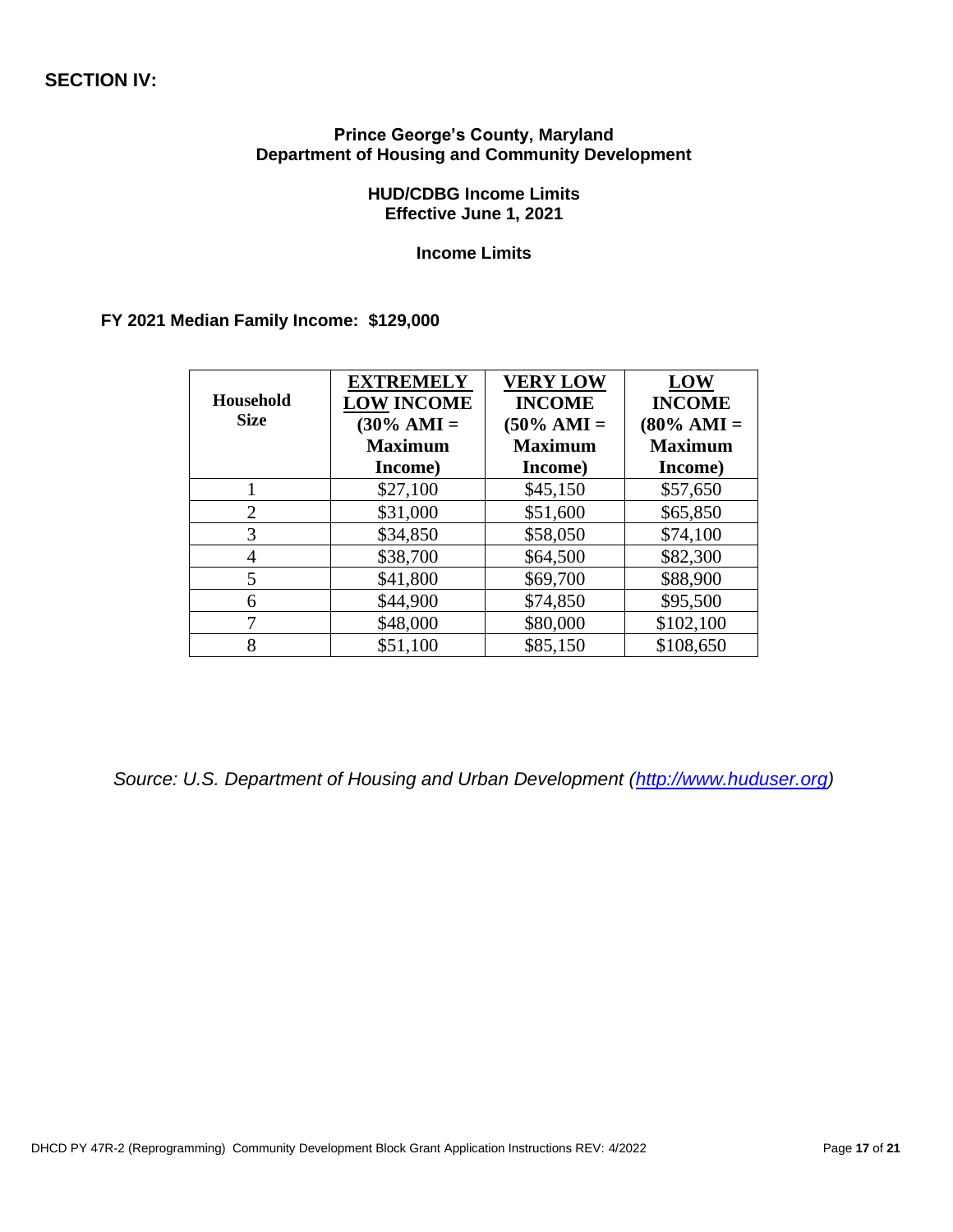## **SECTION V. FREQUENTLY ASKED QUESTIONS ABOUT THE CDBG PROGRAM**

#### Q: **Must the applicant organization be a 501(c)(3) nonprofit?**

A: Most applicants are government agencies and public entities, such as municipalities. The nonprofit applicant must have  $501(c)(3)$  status confirmed by the time funding decisions are made.

#### Q: **Do I need physical and sexual abuse liability insurance, and what amounts are required?**

A: Nonprofit agencies that are approved for CDBG funding and that provide a direct service to clients must submit an insurance certificate confirming that the agency has obtained physical and sexual abuse liability insurance in the amount of \$100,000 per individual and \$300,000 per occurrence. Prince George's County, Maryland shall be designated as an Additional Insured and Certificate Holder on the Certificate of Liability Insurance. For questions concerning insurance requirements, contact Steven B. Middleton, Risk Manager, at (301) 952-3563 or [SBMiddleton@co.pg.md.us.](mailto:SBMiddleton@co.pg.md.us)

#### Q**. What are the insurance requirements?**

A**.** For projects involving construction, such as street improvements, or rehabilitation of a building, the applicant must provide a Certificate of Liability Insurance showing thefollowing coverage: (1) General Liability insurance in the amount of \$1,000,000 at a minimum, (2) Workers' Compensation insurance meeting the Statutory Limits for Maryland and Employers' Liability limits of \$500,000, and (3) business automobile liability insurance in the amount of \$1,000,000. The agency shall designate Prince George's County, Maryland as an Additional Insured and Certificate Holder on the Certificate of Liability Insurance. In addition, the agency must ensure that each contractor carries the same coverage, with the agency and Prince George's County Maryland named as an Additional Insured and Certificate Holders. The agency shall maintain on file copies of the Certificates of Liability Insurance from each contractor.

#### Q: **Should the applicant "agency" be located in Prince George's County?**

A: Yes, although there have been a few exceptions in the past. In **all** cases, the agency must provide service to low and moderate-income Prince George's County residents at the time of the application is submitted.

#### Q: **Does the designation of specific revitalization focus areas exclude applications from other areas in the County?**

- A: No. Eligibility depends on the income of people who reside in the area. No eligible area is excluded from consideration. Eligibility determinations are based on updated 2010 census data provided by the U.S. Department of Housing and Urban Development (HUD).
- Q: **The** *Consolidated Plan* **for Housing and Community Development covers 5 years. Does this mean that applications should be for that five-year period?**
- A: No. The *Consolidated Plan* presents a five-year strategy. Applications are for one-year periods beginning July  $1<sup>st</sup>$  and in accordance with that year's Annual Action Plan.
- Q: **If a CDBG-funded Operating Agency has not spent its existing grant, can it still apply for new funds for next year?**
- A: Yes. Agencies are asked to plan the project so that the grant will be spent during the oneyear period. The ability to expend funds in a timely manner is a measure of performance and capacity to spend future funds. An agency's CDBG spending history is reviewed at the time a new application is evaluated.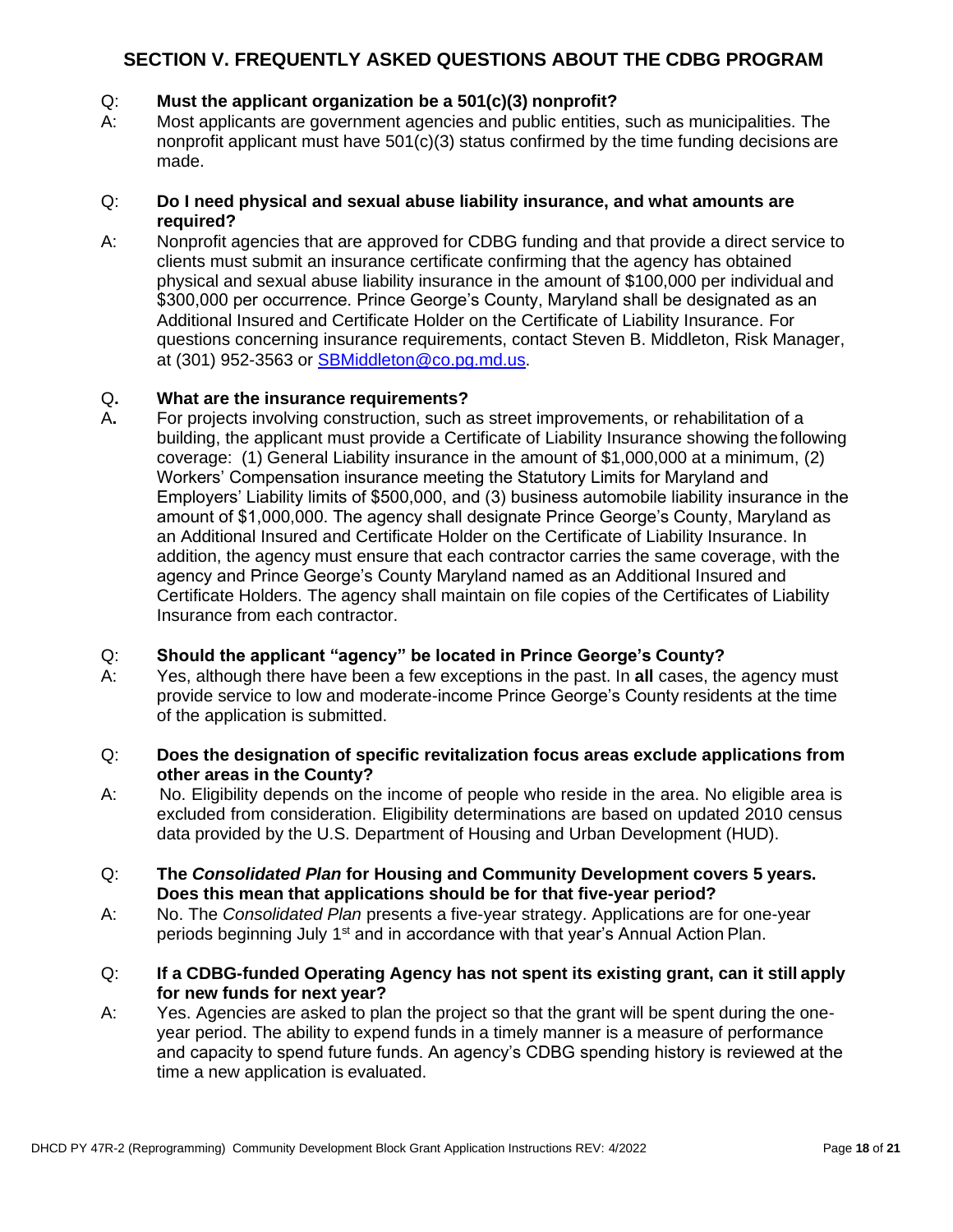## Q: **What are the steps of the application approval process?**

A. Projects will be selected through the CDBG application process held annually. CDBG proposals will be evaluated and ranked by an assigned Review Team and recommendations are forwarded to the Deputy Director and Director. The recommended proposals are then forwarded to the County Executive's Office and County Council which reserves the discretion to approve or deny requests. Applications selected for funding are then written into the *Annual Action Plan* for the coming year. The *Annual Action Plan* is submitted to HUD for review and approval.

#### Q. **When will the funds be available?**

A. The U.S. Congress and HUD release the funds, that is, make the funds available retroactively to the County starting July 1. Reimbursements cannot be issued until the County receives the Release of Funds notification from HUD. Reimbursements can only be issued for expenses incurred following issuance of environmental clearance. Once the notification is received, the County's Office of Finance loads the program budget into its accounting system to allow disbursements of reimbursements.

#### Q: **If your project has two components, should you use two application forms?**

A: Yes.

#### Q: **Can you explain the reimbursement process?**

A: The Sub-recipient uses its own resources to pay project expenses then submits to DHCD a request for reimbursement along with documentation of the expenses paid. The County processes the request and then mails a check to the agency or processes an electronic funds transfer if the Sub-recipient has signed up for direct deposit.

#### Q: **Are grant awards all or nothing? Is there any negotiation?**

A: The Sub-recipient maybe awarded a portion of the amount requested. The grant amount depends on the reasonableness of the request, the track record of the requesting agency, and the amount of funds the County has available. If less than the total amount requested is awarded, the amount of work to be accomplished must be renegotiated.

#### Q: **Will applications for large projects, e.g., \$750,000, be considered?**

A: Large projects should be broken down into year-by-year phases. CDBG funds are limited, and there are many needs throughout the County that must be addressed.

#### Q**: Are newly formed organizations likely to receive funding?**

 A: Typically, newly formed organizations (in operation for less than two years) may lack the financial capacity to sustain operation for a reimbursable program.

#### Q: **What is my project's chance of being funded?**

A: Projects involving rehabilitation and improvement of public facilities and infrastructure have a good chance of being funded because more money is available for them. Proposals must describe a project with a high likelihood of success and be well thought through, realistic, achievable, etc.

There is significant competition for public service funds and only 15 percent of the County's CDBG funds can be awarded for those activities.

#### Q: **Where do I call to obtain additional information?**

 A**:** During the pandemic, DHCD-CPD employees are teleworking, you can reach us by sending an email request to CDBGCPD@co.pg.md.us .